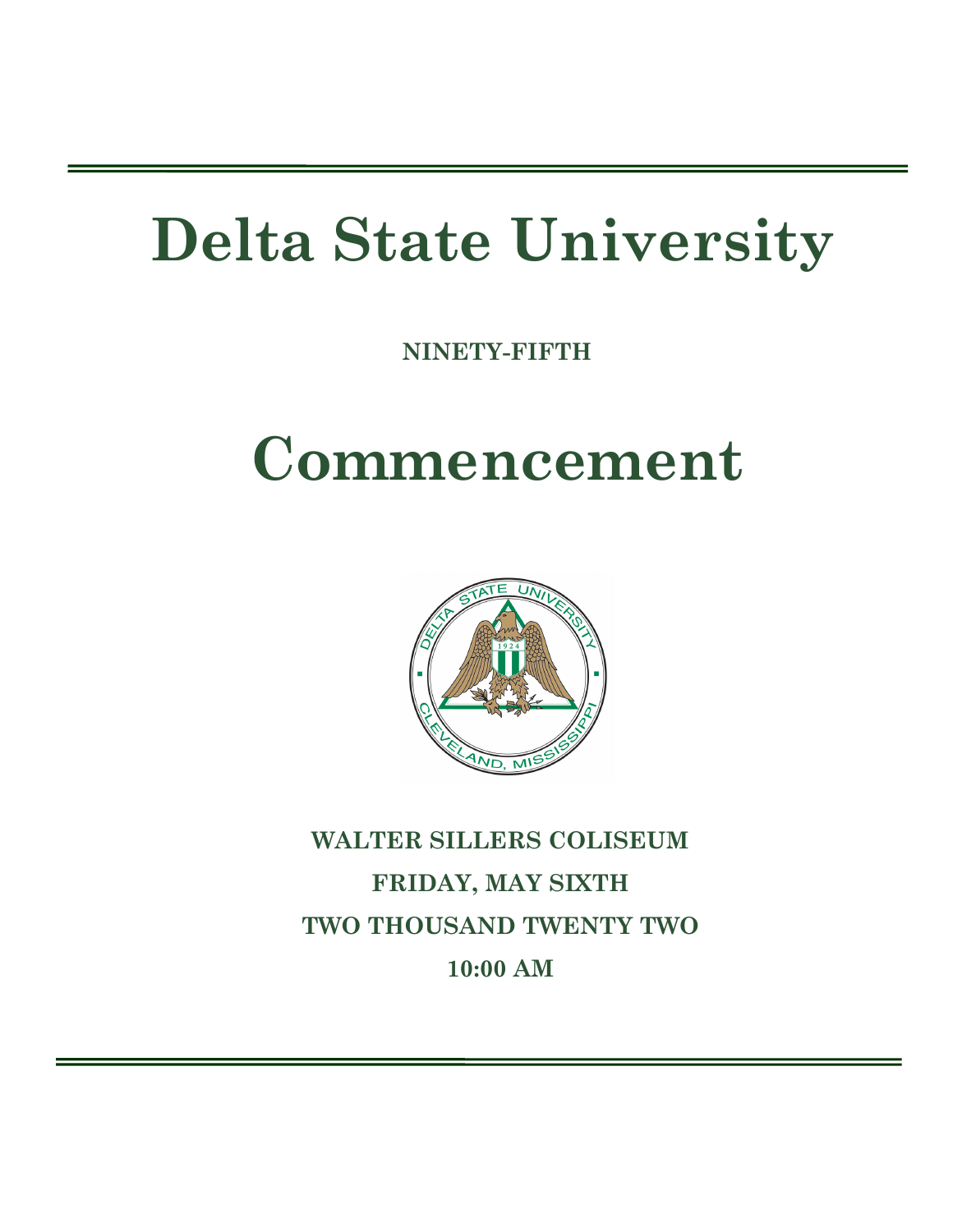# **BOARD OF TRUSTEES INSTITUTIONS OF HIGHER LEARNING** STATE OF MISSISSIPPI

# Commissioner of Higher Education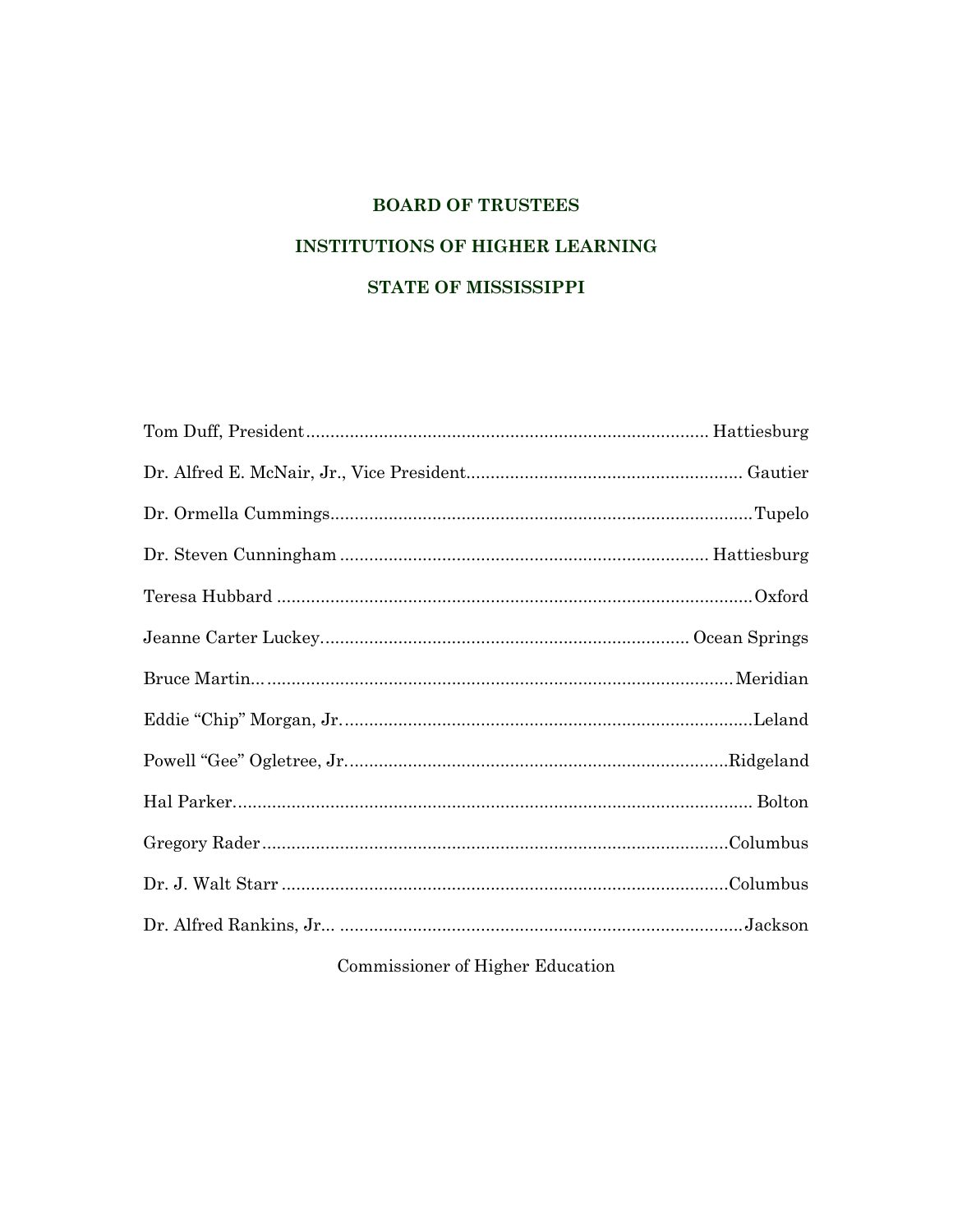# **PROGRAM**

| PROCESSIONAL (Audience please stand) Pomp and Circumstance March<br>Edward Elgar/Arr. Williams                                                                                                                                                                                                                                                                        |
|-----------------------------------------------------------------------------------------------------------------------------------------------------------------------------------------------------------------------------------------------------------------------------------------------------------------------------------------------------------------------|
| Delta State Commencement Brass                                                                                                                                                                                                                                                                                                                                        |
| Amber Jane Browning, Mezzo-soprano<br>Delta State Commencement Brass                                                                                                                                                                                                                                                                                                  |
|                                                                                                                                                                                                                                                                                                                                                                       |
| Chief Executive Officer, The Charles Schwab Corporation                                                                                                                                                                                                                                                                                                               |
|                                                                                                                                                                                                                                                                                                                                                                       |
| Andrew J. Novobilski, Provost and Vice President for Academic Affairs                                                                                                                                                                                                                                                                                                 |
| ASSISTED BY Beverly M. Moon, Interim Associate Provost<br>Ellen S. Green, Dean, College of Arts and Sciences<br>Billy C. Moore, Dean, College of Business and Aviation<br>Leslie L. Griffin, Dean, College of Education and Human Sciences<br>Vicki L. Bingham, Dean, Robert E. Smith School of Nursing<br>James A. Gerald, Interim Dean, Graduate and Honors Studies |
| DEGREE CANDIDATE ORDER<br>Doctor of Education<br>Educational Specialist<br><b>Master Degrees</b><br>Honor Diploma<br>Doyce Stallings Mitchell Honor Diploma<br><b>Baccalaureate Degrees</b>                                                                                                                                                                           |
| President, National Alumni Association Board of Directors                                                                                                                                                                                                                                                                                                             |
| Edward Elgar/Arr. Williams<br>Delta State Commencement Brass                                                                                                                                                                                                                                                                                                          |

**(Audience will remain in their seats until recessional is complete.)**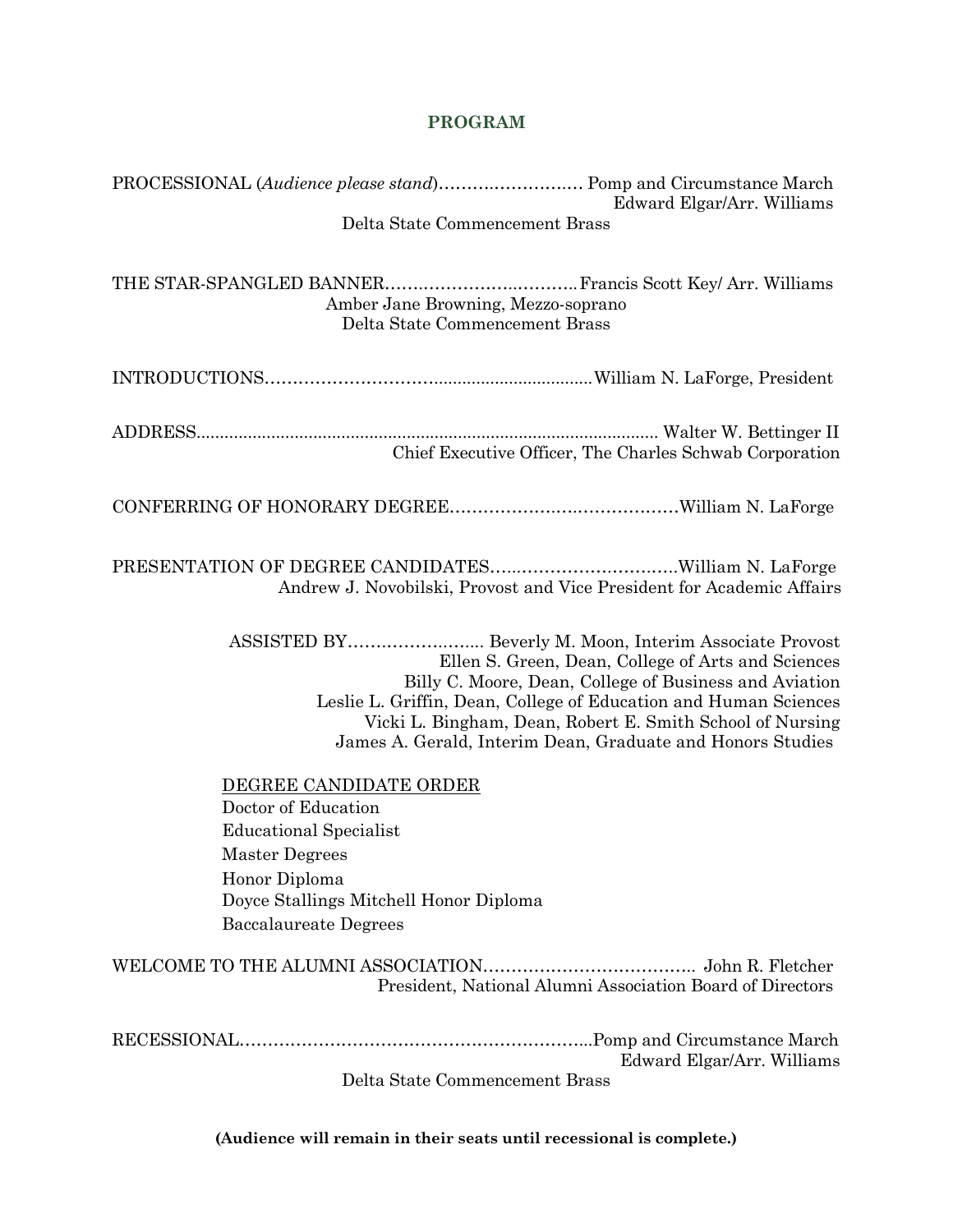# **Honorary Degree**

Honorary doctoral degrees have been a tradition in North American higher education for more than 300 years. These degrees are conferred *honoris causa* ("for the sake of honor"). An honorary degree serves to recognize both the grantee and the spirit of the granting institution.

Delta State University confers the honorary degree to individuals who have made significant and meritorious contributions to the university, higher education generally, or other areas of society. Achievements can include, but are not limited to, outstanding creative and scholarly work, distinguished leadership or service, significant accomplishments, and exceptional philanthropic support.

# **Walter W. Bettinger II**

# **Commencement Speaker and Honorary Degree Recipient**



Mr. Walt Bettinger is a native of Ada, Ohio. He attended Delta State University for two years on an academic and golf scholarship, prior to transferring and graduating summa cum laude from Ohio University with a Bachelor of Business Administration degree. He has also completed the General Management program offered by the Harvard Business School.

In 1983, at the age of 22, Mr. Bettinger

founded The Hampton Company, a provider of retirement plan services to corporations and their employees. The Charles Schwab Corporation acquired the Hampton Company in 1995.

Mr. Bettinger has been Chief Executive Officer of The Charles Schwab Corporation since 2008. Prior to assuming his current role as CEO, he most recently served as President and Chief Operating Officer of The Charles Schwab Corporation. He leads a workforce of approximately 33,000 employees, with headquarters in Westlake, Texas, and branch offices in more than 420 locations across the United States, as well as locations in London, Hong Kong, Singapore, and Puerto Rico.

Mr. Bettinger has been recognized throughout his career as a leader in financial services. He has been recognized four times as Businessperson of the Year by *Fortune* magazine — most recently in 2018 — and, he was ranked the seventh businessperson globally in the same year. In 2019, he was named to Glassdoor's list of Top 100 Large Company CEOs across North America and Europe.

In addition to his professional duties, Mr. Bettinger is active in numerous charitable and philanthropic efforts. He and his wife, Teri, are founders of the Walt and Teri Bettinger Foundation, and they are the parents of five children.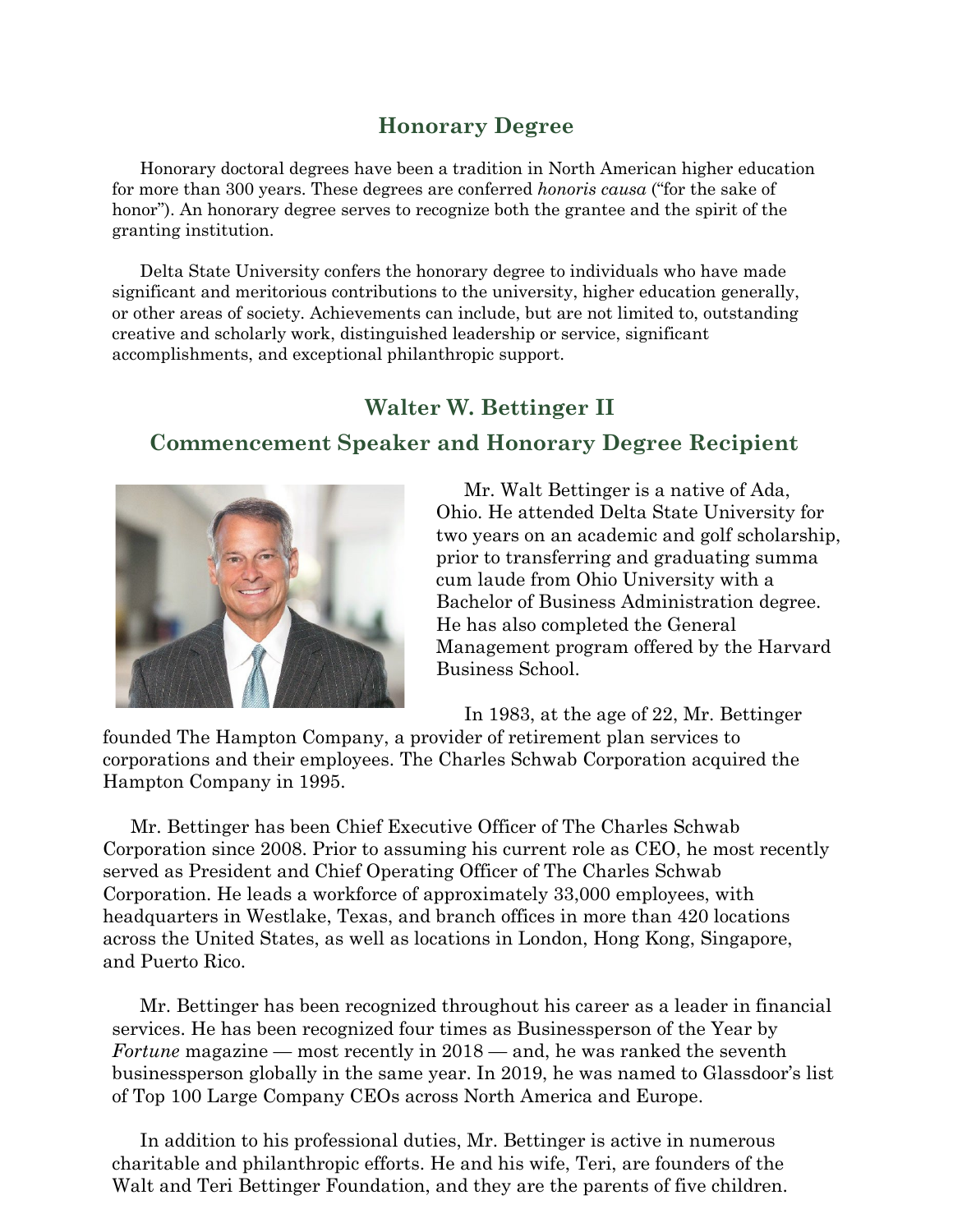# **CANDIDATES FOR GRADUATE DEGREES**

# **DOCTOR OF EDUCATION DEGREE**

# **NAME MAJOR FIELD HOMETOWN**

Brian Shannon Fortenberry Professional Studies Clinton **A Comparative Study of Academic Achievement of High School Students Based on Participation or Nonparticipation in Interscholastic Athletic Programs** Dissertation Chair: Dr. Timothy Watkins Hooded by: Dr. Timothy Watkins

Larry Lynn Morgan Professional Studies Pearl **The Addition of Video to Music Appreciation Classes and Its Effect on Student Achievement and Attitude** Dissertation Chair: Dr. Corlis Snow Hooded by: Dr. Corlis Snow

### **EDUCATIONAL SPECIALIST DEGREE**

| <b>NAME</b>             | <b>MAJOR FIELD</b>                         | <b>HOMETOWN</b> |
|-------------------------|--------------------------------------------|-----------------|
| Heather Boyer           | Educational Administration and Supervision | Houston         |
| William Kyle Bramlett   | Educational Administration and Supervision | Tupelo          |
| Shelby Deshea Carter    | Educational Administration and Supervision | Cleveland       |
| Robert Green            | Educational Administration and Supervision | Tupelo          |
| Julia Harrington        | Educational Administration and Supervision | Indianola       |
| Hosea Haywood, Sr.      | Educational Administration and Supervision | Shaw            |
| Danita Owen Mattox      | Educational Administration and Supervision | New Albany      |
| Louise Clayborne McCoy  | Educational Administration and Supervision | <b>Brandon</b>  |
| Frank Lee McGriggs, Jr. | <b>Elementary Education</b>                | Utica           |
| Danna Pritchard         | Curriculum and Instruction                 | Hudson, WI      |
| Kelsey Smith            | <b>Elementary Education</b>                | Indianola       |
| Reginald Lashon Stanley | Educational Administration and Supervision | Greenwood       |
| Noell Vanasselberg      | Educational Administration and Supervision | Tremont         |
|                         |                                            |                 |

**Note: Latin honors based on GPA at beginning of the Spring 2022 semester**

- 
- 
- **\*\*\* Summa cum laude**
- **∞ Honors Fellows**
- **+ Phi Kappa Phi**

**\* Cum laude All cities in Mississippi \*\* Magna cum laude unless otherwise indicated**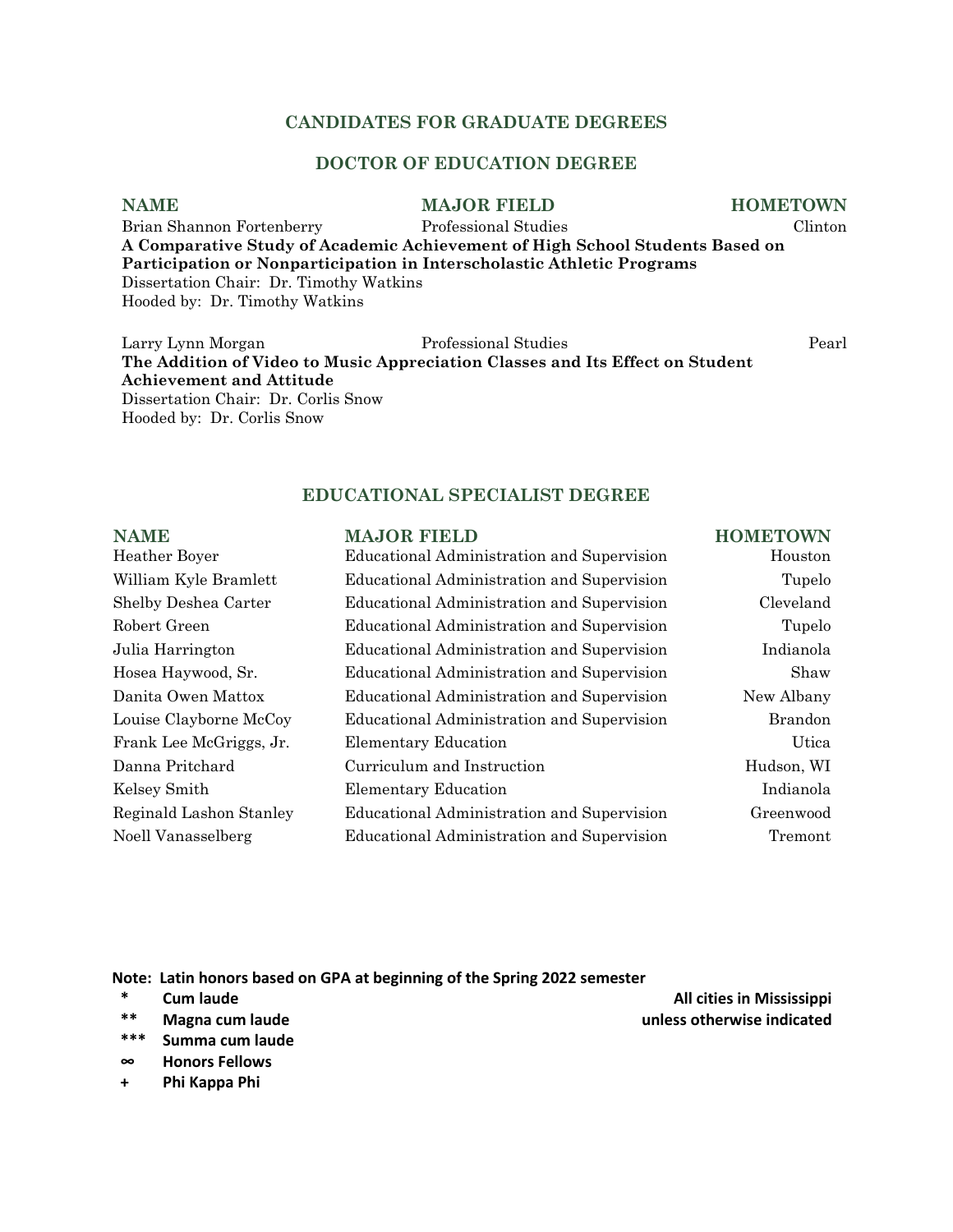# **NAME MAJOR FIELD HOMETOWN**

# Constance Michelle Washington Educational Administration and Supervision Natchez Holly Marie Wells Educational Administration and Supervision Grenada Amy Roszanna Williams Educational Administration and Supervision Clarksdale Tekoa Williams Educational Administration and Supervision Greenwood

# **MASTER OF ARTS IN TEACHING DEGREE**

| <b>NAME</b>                 | <b>MAJOR FIELD</b> | <b>HOMETOWN</b> |
|-----------------------------|--------------------|-----------------|
| DeAiren Allen               | Teaching           | Clarksdale      |
| Virginia Kristen Cagle      | Teaching           | Lexa, AR        |
| Pamela Elizabeth Cannon     | Teaching           | Clarksdale      |
| Otis Charles Christian, Jr. | Teaching           | Cleveland       |
| JaKyra Gardner              | Teaching           | Indianola       |
| Latoya Orlanda Henry        | Teaching           | Indianola       |
| Destiny Shaneice Keys       | Teaching           | Indianola       |
| Ian Michael Matthews        | Teaching           | Benoit          |
| Bridonna Reed               | Teaching           | Belzoni         |
| Tayanna Mekel Rias          | Teaching           | Ruleville       |
| LaGarrious Cainus Sims      | Teaching           | Greenville      |
| Jakayla J. Stampley         | Teaching           | Greenwood       |
| Mikel Sykes                 | Teaching           | Winona          |

# **MASTER OF EDUCATION DEGREE**

| <b>NAME</b>                              | <b>MAJOR FIELD</b>                         | <b>HOMETOWN</b> |
|------------------------------------------|--------------------------------------------|-----------------|
| Virginia Little Alexander<br>Counseling  |                                            | Greenville      |
| Hayley Michelle Alford                   | Educational Administration and Supervision | Wesson          |
| Charlotte Katie Arrowsmith<br>Counseling |                                            | Greenwood       |
| Hannah Elizabeth Banks                   | <b>Elementary Education</b>                | Terry           |
| Lindsey Blackledge                       | <b>Elementary Education</b>                | Vicksburg       |
| KaShyla Shantere Brooks<br>Counseling    |                                            | Jonestown       |
| Karita Bush                              | <b>Elementary Education</b>                | Indianola       |
| Innis Claud                              | Health, Physical Education and Recreation  | Cleveland       |
| Ikera K. Curry<br>Counseling             |                                            | Shaw            |
| Lisa Davis                               | <b>Elementary Education</b>                | Drew            |
| Amy Dendy                                | Secondary Education                        | Collins         |
| Hannah Evans                             | <b>Elementary Education</b>                | Bentonia        |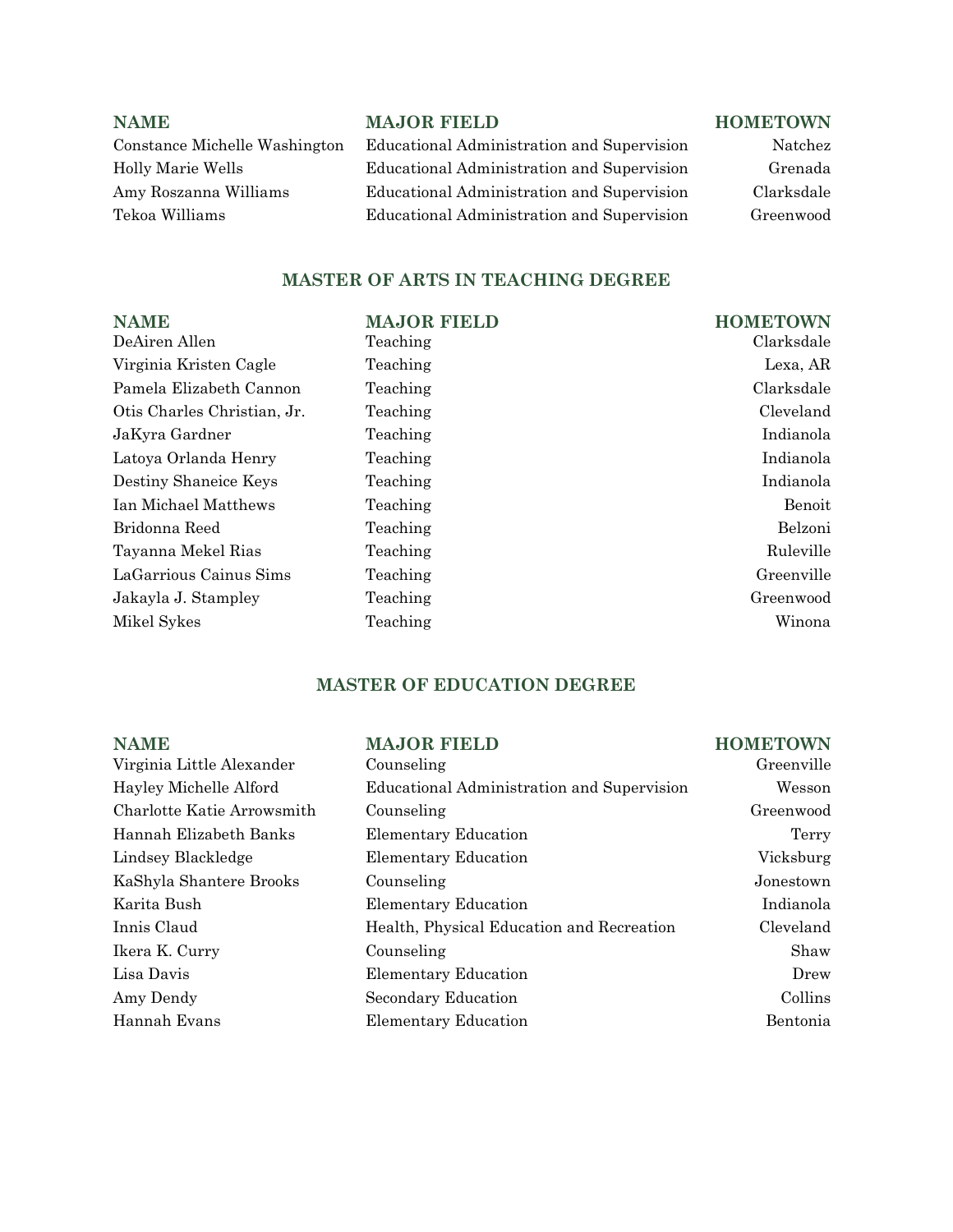| <b>NAME</b>                  | <b>MAJOR FIELD</b>                         | <b>HOMETOWN</b>      |
|------------------------------|--------------------------------------------|----------------------|
| Porshia Ferguson             | Educational Administration and Supervision | Vicksburg            |
| Samantha Joyce Goff          | <b>Elementary Education</b>                | Cleveland            |
| Cozy Mae Gray                | Counseling                                 | Jackson              |
| Alexa Bridges Hayward        | <b>Elementary Education</b>                | Cleveland            |
| Melissa Ivory                | Secondary Education                        | Greenwood            |
| Jessica Martinson            | Counseling                                 | Cleveland            |
| Mary Catherine McGee         | Counseling                                 | Greenville           |
| Cherie Danielle McGraw       | <b>Elementary Education</b>                | Morton               |
| Hollie Randall Moore         | Counseling                                 | Cleveland            |
| Raven Moss                   | Counseling                                 | Grenada              |
| Zaria LaTia Nolan            | Counseling                                 | Friars Point         |
| Desirae Antionette Purnell   | Counseling                                 | Duck Hill            |
| David Scott Rhines           | Educational Administration and Supervision | <b>Holly Springs</b> |
| <b>Brooke Nicole Roberts</b> | Counseling                                 | New Albany           |
| Terry J. Session             | Counseling                                 | Greenville           |
| Rena Blaylock Summers        | Educational Administration and Supervision | Pearl                |
| Makenzie Allyn Thomas        | Special Education                          | Clinton              |
| Alisia J. Townsend           | Counseling                                 | Shelby               |

# **MASTER OF SCIENCE IN SPORT AND HUMAN PERFORMANCE DEGREE**

| <b>NAME</b>                  | <b>MAJOR FIELD</b>          | <b>HOMETOWN</b> |
|------------------------------|-----------------------------|-----------------|
| Jakarta Agnew                | Sport and Human Performance | Starkville      |
| Ione Jocelyne Deroode        | Sport and Human Performance | France          |
| Eric Joseph Diamond          | Sport and Human Performance | Cleveland       |
| LaDarrien DaSean Evans       | Sport and Human Performance | Greenville      |
| Laura Caroline Fields        | Sport and Human Performance | Holcomb         |
| Aspriona Cadiesa Gilbert     | Sport and Human Performance | New Albany      |
| Frederica Haywood            | Sport and Human Performance | Shelby          |
| Macarell Cortez Hickinbottom | Sport and Human Performance | Oxford          |
| Ashely Raichelle King        | Sport and Human Performance | Wayside         |
| Emile Le Terrier             | Sport and Human Performance | France          |
| Andrew Nilo                  | Sport and Human Performance | Weatherford, TX |
| Samuel Thomas Rayburn IV     | Sport and Human Performance | Cleveland       |
| Chelsey Emone Rhodes         | Sport and Human Performance | Monticello, AR  |
| Zane Lovelle Samuel          | Sport and Human Performance | Tuscaloosa, AL  |
| Lamarques Davon Thomas       | Sport and Human Performance | Cleveland       |
| Klaiton Andrew Wolff         | Sport and Human Performance | Altamont, IL    |
| Takiyah Verlecia Wooden      | Sport and Human Performance | Greenwood       |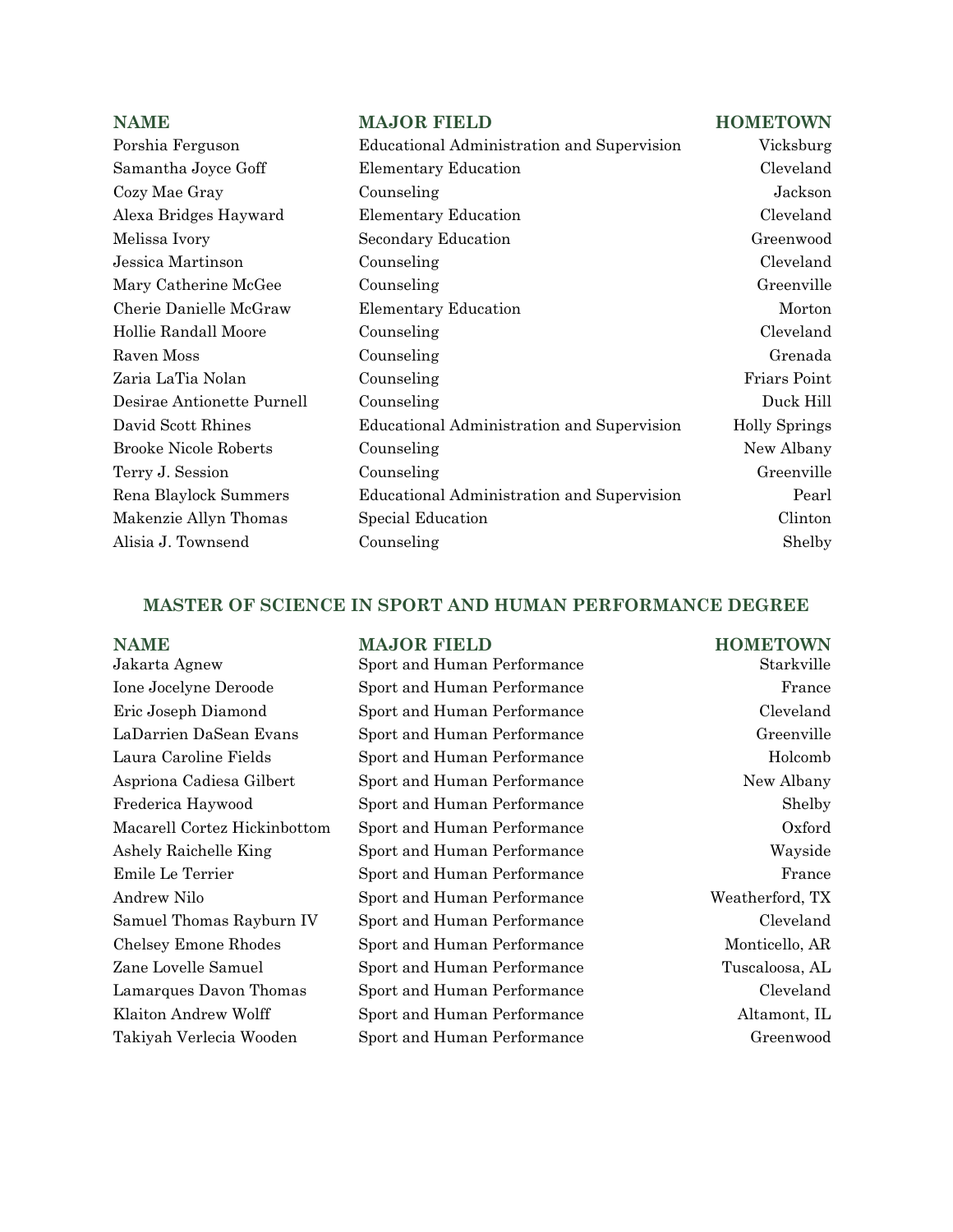# **MASTER OF ARTS IN LIBERAL STUDIES DEGREE**

**NAME MAJOR FIELD HOMETOWN** Joseph Martin Rawls Liberal Studies West Helena, AR

# **MASTER OF SCIENCE IN NATURAL SCIENCES**

**NAME MAJOR FIELD HOMETOWN** Zaida Tirtsa Laventure Natural Sciences Haiti Akaychia Lowery Natural Sciences Cleveland Hayden Thomas White Natural Sciences Madison

# **MASTER OF SCIENCE IN SOCIAL JUSTICE AND CRIMINOLOGY DEGREE**

| <b>NAME</b>            | <b>MAJOR FIELD</b>             | <b>HOMETOWN</b> |
|------------------------|--------------------------------|-----------------|
| Leketia Bryant         | Social Justice and Criminology | Shaw            |
| Hannah Marie Cooper    | Social Justice and Criminology | Ruleville       |
| Tenelia Grays          | Social Justice and Criminology | Walls           |
| Lauren Iozzio          | Social Justice and Criminology | Houston, TX     |
| Samantha Lewis         | Social Justice and Criminology | Florence        |
| Jayla Monique Miller   | Social Justice and Criminology | Clarksdale      |
| Brittany Shantae' Reed | Social Justice and Criminology | Holcomb         |

# **MASTER OF BUSINESS ADMINISTRATION DEGREE**

| <b>NAME</b>               | <b>MAJOR FIELD</b>             | <b>HOMETOWN</b>   |
|---------------------------|--------------------------------|-------------------|
| Come Bracaval             | Business Administration        | France            |
| Amanda Carol Braddock     | <b>Business Administration</b> | Amory             |
| Zachary Pascal Breaux     | Business Administration        | Houma, LA         |
| Jacob Landon Cottrell     | Business Administration        | Collierville, TN  |
| Jack Christopher Creely   | <b>Business Administration</b> | Madison           |
| Reid Michael Cudd         | Business Administration        | Perkinston        |
| Emilie Dantin             | <b>Business Administration</b> | Vicksburg         |
| Shane Alexander DeFreitas | Business Administration        | Lawrenceville, GA |
| Olivia Draine             | Business Administration        | Indianola         |
| Jahquishia Easterling     | <b>Business Administration</b> | Gulfport          |
| Ana Maria Espinoza        | Business Administration        | Olive Branch      |
| Christian Paul Evans      | Business Administration        | England           |
| Tara Lakita Hunt          | Business Administration        | Cleveland         |
|                           |                                |                   |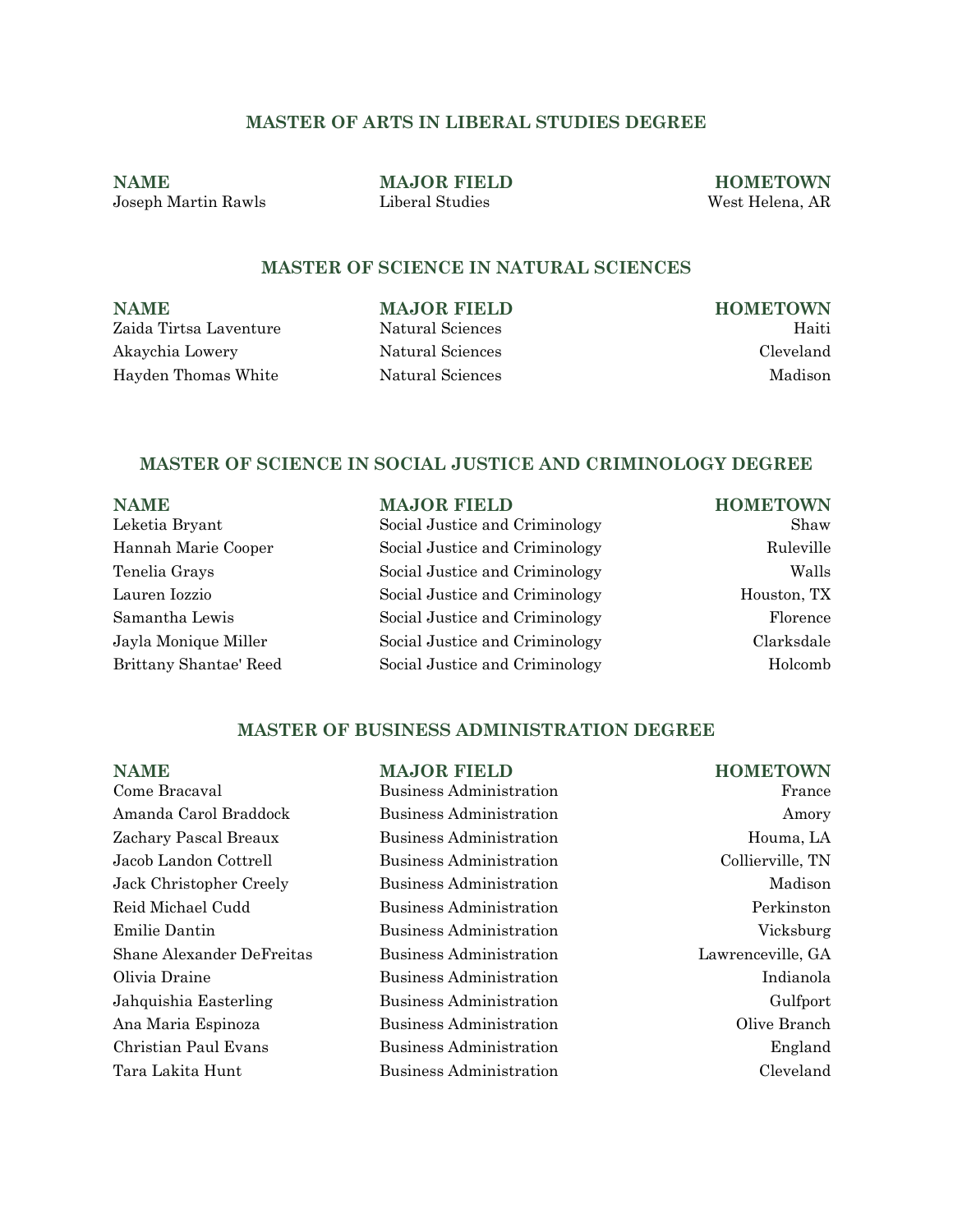Tazia Valenca Jackson Business Administration Katy, TX Nathaniel Andrews Jones Business Administration Cleveland Mohammad Mansour Makableh Business Administration Jordan Jo Allison McCreary Business Administration Merigold Kimberly Meeks **Business Administration** Greenwood Tiffanee Shar'Naye Merritt Business Administration Southaven Owen Thomas Patterson Business Administration Canada Jamesha Chanti Payne Business Administration Pace Kyle Alexander Purvis **Business Administration** Madison Holly Marie Ray Business Administration Cleveland Quindarius Redmond Business Administration Horn Lake Tanya Smart Business Administration Lexington Hugo Stroppiana Business Administration France Latoyia Taylor Business Administration Cordova, TN LaShana Thigpen Business Administration Brandon Clinton Bryce Tucker Business Administration Nashville, TN Katheryne Stephanie Valencia Perez Business Administration Venezuela Davida La'Sonji White Business Administration Leland Layla Young Business Administration Cleveland

### **NAME MAJOR FIELD HOMETOWN**

# **MASTER OF COMMERCIAL AVIATION DEGREE**

- Phillip Ladner Brock Commercial Aviation Noxapater John Dvorak Commercial Aviation Saint Louis, MO Robert Clayton Johnsen Commercial Aviation Woodstock, GA Jennifer Kanakis Commercial Aviation Claremont, CA Michael Kelsch Commercial Aviation Southaven Jamere Noel Maxwell Commercial Aviation Chicago, IL Jill Roberg Commercial Aviation Salina, KS Katy Rene Sorber Commercial Aviation Midlothian, TX Bryan T. Spurlock Commercial Aviation Raymond
- 

### **NAME MAJOR FIELD HOMETOWN**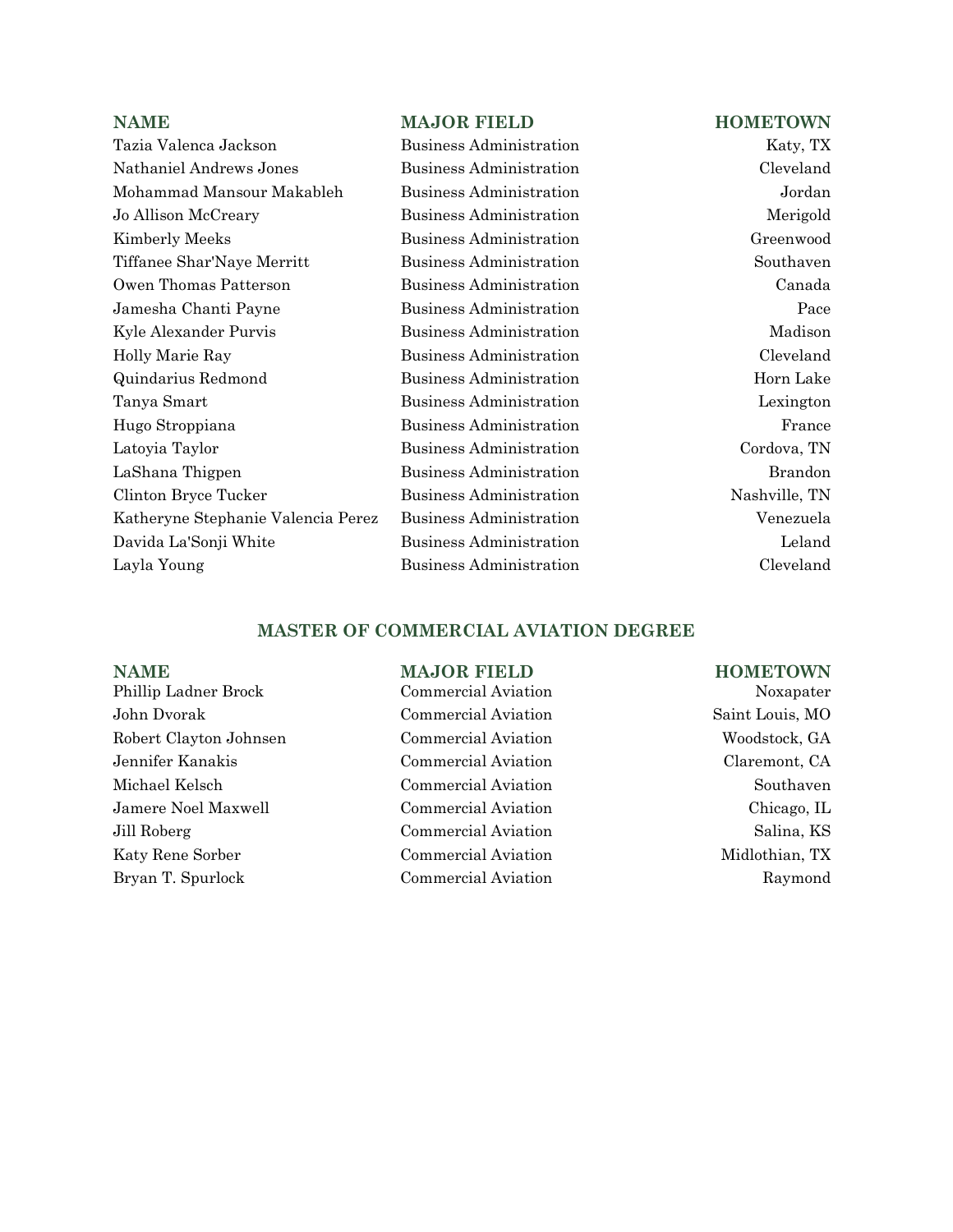# **MASTER OF PROFESSIONAL ACCOUNTANCY DEGREE**

| <b>NAME</b>                     | <b>MAJOR FIELD</b> | <b>HOMETOWN</b> |
|---------------------------------|--------------------|-----------------|
| Kathryn Myles Bennett           | Accountancy        | Coila           |
| Zachary Pascal Breaux           | Accountancy        | Houma, LA       |
| Reid Michael Cudd               | Accountancy        | Perkinston      |
| Christian Paul Evans            | Accountancy        | England         |
| Chynna Kate Hearon              | Accountancy        | Lyon            |
| Tamarcus Le'quinn Hemphill, Jr. | Accountancy        | Greenville      |
| Jessica Johnson                 | Accountancy        | Senatobia       |
| Owen Thomas Patterson           | Accountancy        | Canada          |
| William Mitchell Pitts III      | Accountancy        | Indianola       |

# **MASTER OF SCIENCE IN NURSING DEGREE**

| <b>MAJOR FIELD</b> | <b>HOMETOWN</b> |
|--------------------|-----------------|
| Nursing            | Oxford          |
| Nursing            | Weir            |
| Nursing            | Iuka            |
| Nursing            | <b>Brandon</b>  |
| Nursing            | Oxford          |
|                    |                 |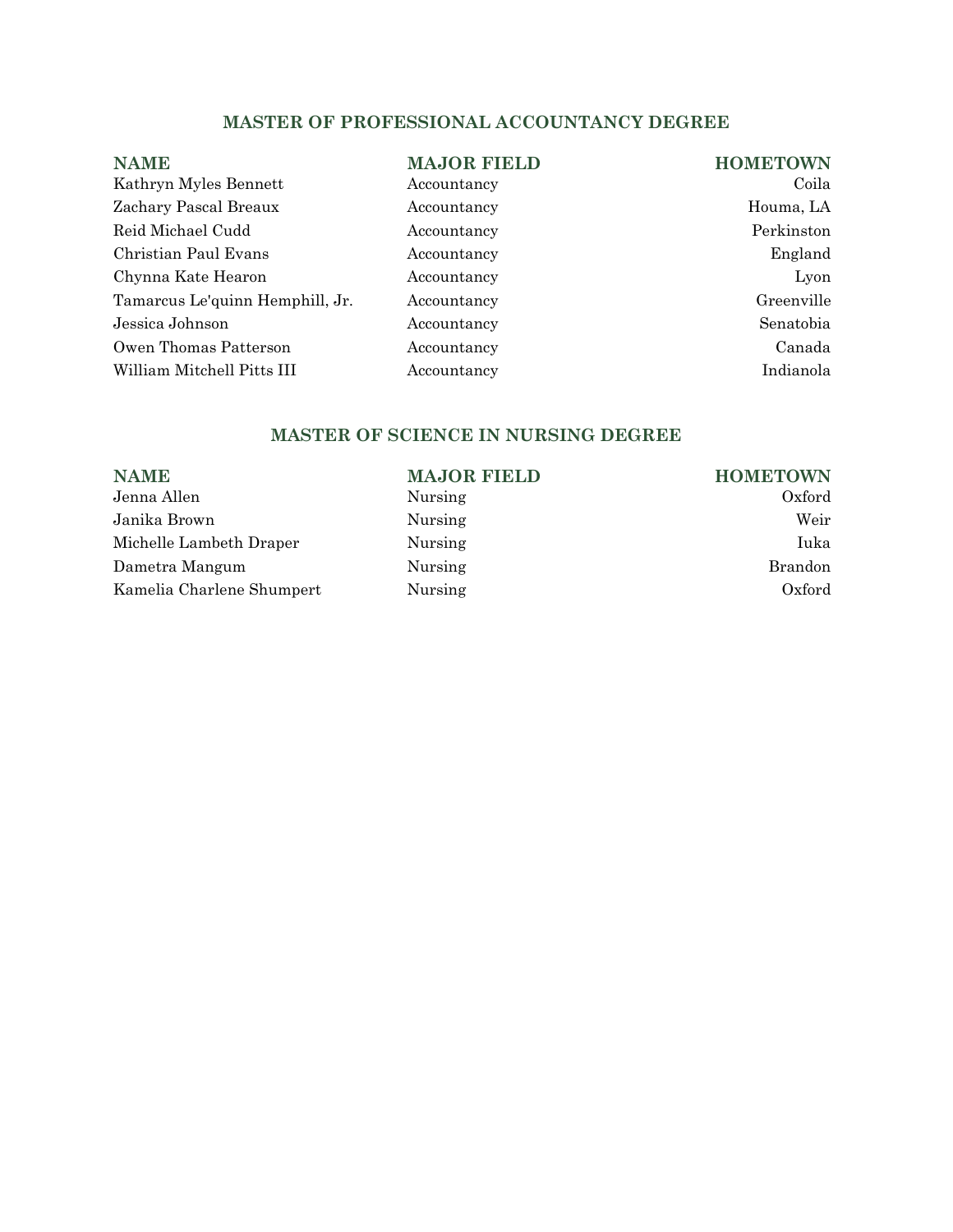# **CANDIDATES FOR UNDERGRADUATE DEGREES**

# **COLLEGE OF ARTS AND SCIENCES**

# **BACHELOR OF APPLIED SCIENCE DEGREE**

| <b>NAME</b>               | <b>MAJOR FIELD</b>                   | <b>HOMETOWN</b> |
|---------------------------|--------------------------------------|-----------------|
| ∞ John Michael Jones, Jr. | Geospatial Analysis and Intelligence | <b>Bolton</b>   |
| Meredith Scout Mauch      | Geospatial Analysis and Intelligence | Elaine, AR      |
| ∞** Peter Grahem Meharg   | Geospatial Analysis and Intelligence | Benbrook, TX    |
| Rebekah Eve Reddin        | Geospatial Analysis and Intelligence | Stafford, VA    |
|                           |                                      |                 |

# **BACHELOR OF ARTS DEGREE**

|             | <b>NAME</b>               | <b>MAJOR FIELD</b> | <b>HOMETOWN</b> |
|-------------|---------------------------|--------------------|-----------------|
|             | Raul Arreola, Jr.         | Art                | Union           |
|             | Casey Ray Cook            | History            | Summit          |
| $x^{n+***}$ | Isabella Michele Escobedo | History            | Grenada         |
|             | James Caleb Giachelli     | English            | Itta Bena       |
| ***         | Anna Rose Hutchinson      | History            | Kosciusko       |
|             | Joanna M. Johnson         | English            | Natchez         |
|             | Emily Justus              | Music              | Southaven       |
|             | Brady Lamar Keeton        | History            | Cleveland       |
| $\star$     | Ashlyn Faith Saxon        | English            | New Albany      |
|             | Russell Drew Smither      | History            | Cleveland       |
|             | Zachary Whitehead         | Music              | Senatobia       |
|             | Shamyiah Williams         | English            | Memphis, TN     |
|             |                           |                    |                 |

# **BACHELOR OF FINE ARTS DEGREE**

| ***       | <b>NAME</b><br>Katherine Denise Burns | <b>MAJOR FIELD</b><br>Art | <b>HOMETOWN</b><br>Brandon |
|-----------|---------------------------------------|---------------------------|----------------------------|
| $x^{***}$ | Lucia Chacon Habis                    | Art                       | Guatemala                  |
| $***$     | <b>Shelby Davis</b>                   | Art                       | Canton                     |
|           | Uyiose Anthony Eki                    | Digital Media Arts        | Nigeria                    |
|           | Briana Paige Henderson                | Digital Media Arts        | Vancleave                  |
|           | Amy E. House                          | Art                       | Madison                    |
|           | Patricia Faye Huddleston              | Art                       | Quitman                    |
|           | Christian Giovani Marquez Bandala     | Art                       | Belzoni                    |
| $***$     | Deanna Thompson                       | Art                       | Terry                      |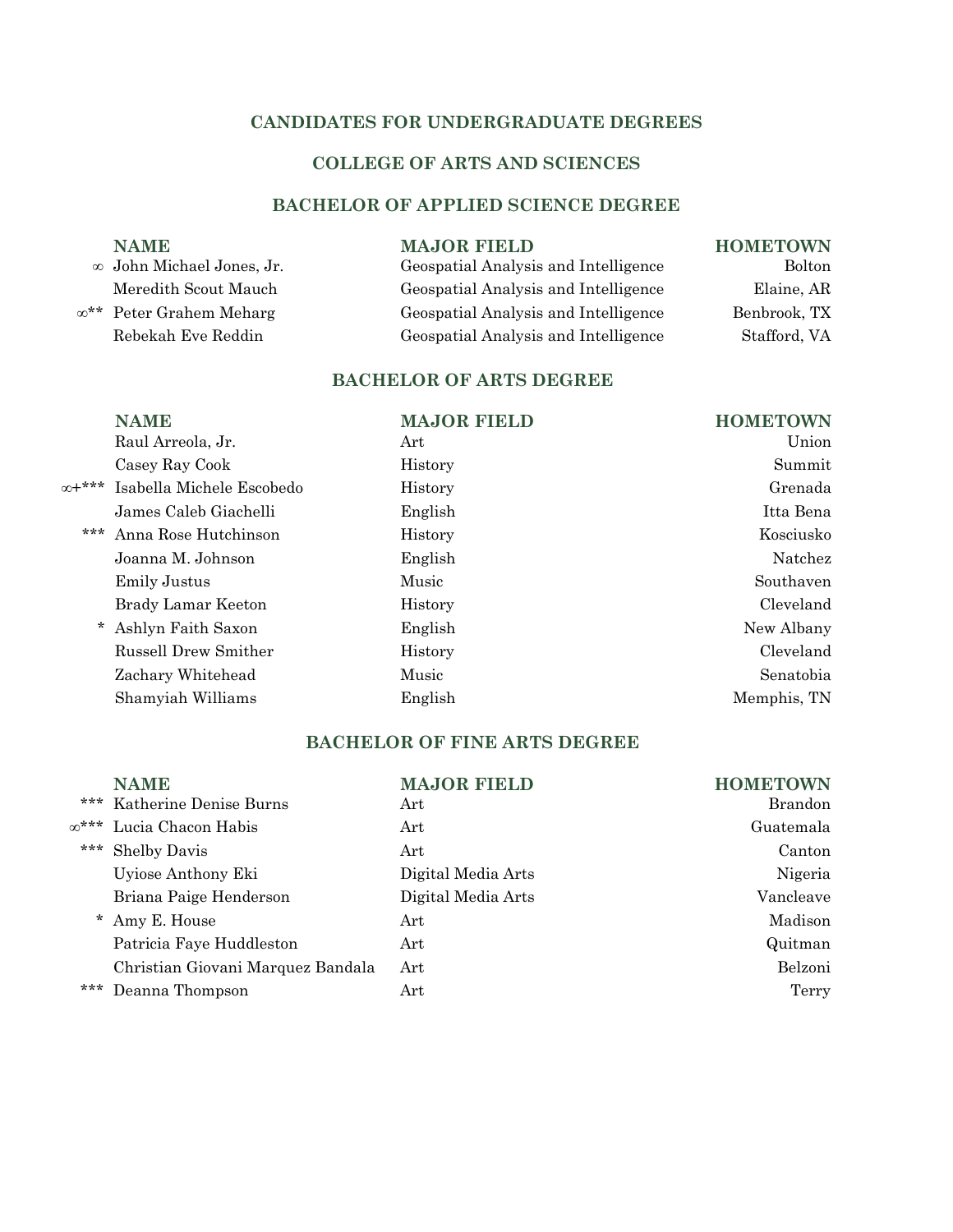# **BACHELOR OF MUSIC IN EDUCATION DEGREE**

- **NAME MAJOR FIELD HOMETOWN**<br>Amber Jane Browning **Music Education HOMETOWN Horn Lake** \* Amber Jane Browning Jackson Robert Moore Music Education Southaven
- \* William Andrew Pearce Music Education Corinth Thomas Clayton Tutor Music Education **Batesville**
- \*\*\* Timothy Andrew Wasylina Music Education Thaxton Derrick Monroe Williams, Jr. Music Education Ellisville

# **BACHELOR OF SCIENCE DEGREE**

|            | <b>NAME</b>                    | <b>MAJOR FIELD</b>                    | <b>HOMETOWN</b>    |
|------------|--------------------------------|---------------------------------------|--------------------|
|            | Joanna Margaret Aguzzi         | Speech and Hearing Science            | Cleveland          |
| $+***$     | Christopher Chase Alford       | <b>Biology</b>                        | Greenwood          |
|            | Ariel Deondria Barnes          | Biology                               | Leland             |
|            | Marquavious Tynarian Baymon    | <b>Biology</b>                        | Isola              |
| *          | Charles Denton Darnall         | Biology / Environmental Science       | Bells, TN          |
|            | Leo Pittman Edwards III        | <b>Environmental Science</b>          | Cleveland          |
| ***        | Maggie Elizabeth Fabick        | Speech and Hearing Science            | Lake Village, AR   |
| $\infty^*$ | Harriet Oghenerieborue Fiakpa  | <b>Biology</b>                        | Nigeria            |
|            | Ashley Selby Franklin          | Biology                               | Boyle              |
| ***        | Ken'Nia DeLee Frierson         | <b>Entertainment Industry Studies</b> | Oxford             |
|            | Tharushi K. Galwadu Arachchige | Chemistry                             | Sri Lanka          |
|            | Martez Trenell Gordon          | <b>Entertainment Industry Studies</b> | Tunica             |
| ***        | Ashley Nicole Hardin           | Speech and Hearing Science            | Greenwood          |
|            | Caleb Henry                    | <b>Biology</b>                        | Byhalia            |
|            | Erin Nicole Hill               | <b>Biology</b>                        | Grenada            |
|            | Mason Joel Honnoll             | <b>Entertainment Industry Studies</b> | Columbus           |
| *          | Connor G. Jones                | Biology / Environmental Science       | Crystal Springs    |
| *          | Sara Shockley Lawrence         | <b>Biology</b>                        | Clarksdale         |
|            | Angela Nicole Lindsey          | Speech and Hearing Science            | Sidon              |
| *          | Mackenzie Bernadette McGuire   | <b>Biology</b>                        | Mandeville, LA     |
| *          | Ellie Ann Meine                | Speech and Hearing Science            | Olive Branch       |
| *          | William Andrew Midlick         | Mathematics                           | Cape Girardeau, MO |
|            | Maddison Cole Moore            | <b>Biology</b>                        | Marks              |
|            | Sydni Ann Moore                | Biology                               | Marks              |
|            | Christen Z. Morris             | <b>Entertainment Industry Studies</b> | Cleveland          |
|            | Amaya Danielle-Nicole Nash     | Speech and Hearing Science            | Greenville         |
|            | Matthew Eric Nichols           | <b>Environmental Science</b>          | Tylertown          |
|            | <b>Shanice Oliver</b>          | <b>Biology</b>                        | Pickens            |
|            | Alyssa Erin Osborne            | Mathematics                           | League City, TX    |
| $+***$     | Daniel Iney Parks              | Mathematics                           | Greenville         |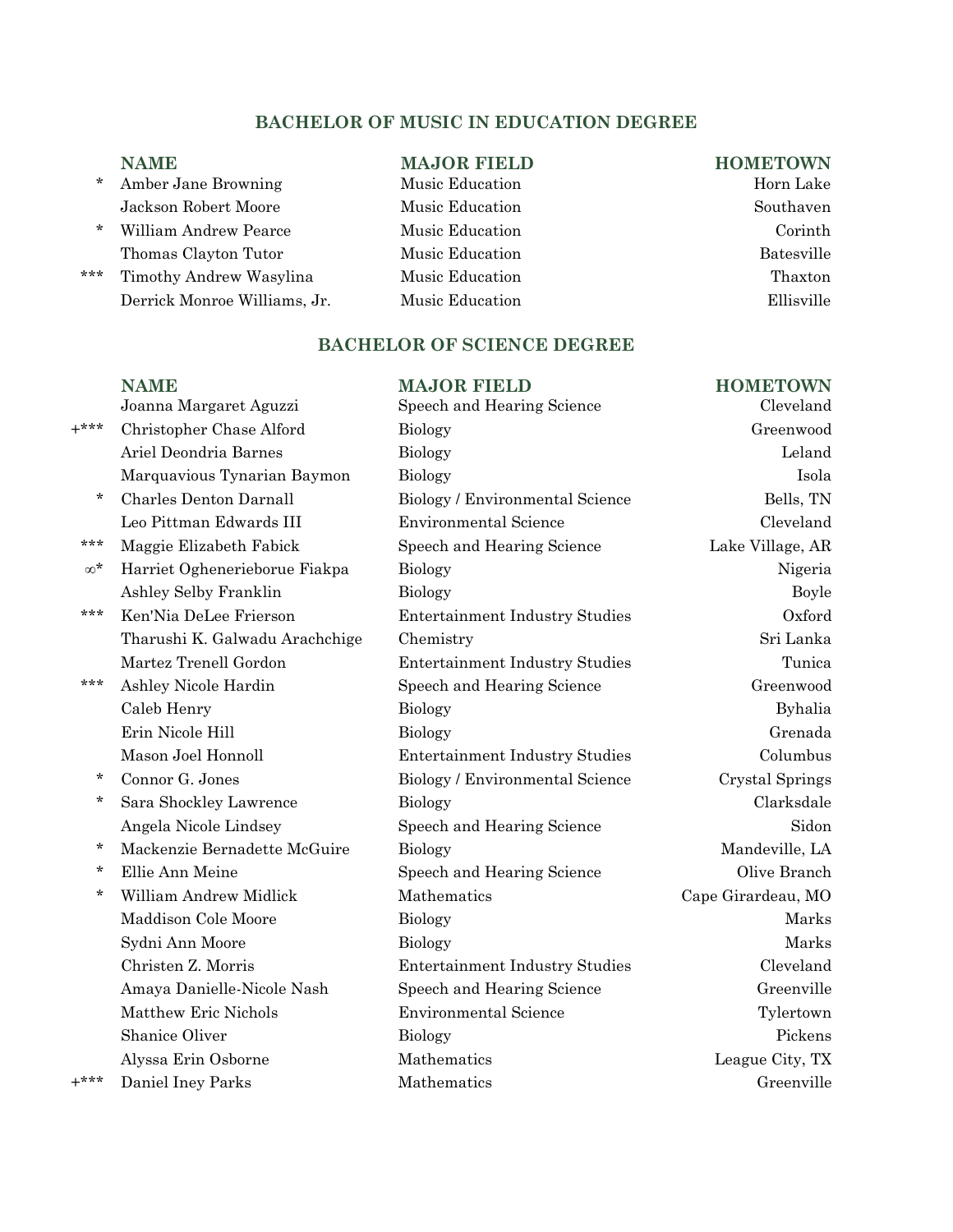|            | <b>NAME</b>                | <b>MAJOR FIELD</b>                    | <b>HOMETOWN</b>      |
|------------|----------------------------|---------------------------------------|----------------------|
|            | Gillian Grace Pratt        | Biology / Environmental Science       | Pearland, TX         |
|            | Carlos Chevez Rice         | <b>Entertainment Industry Studies</b> | Greenville           |
|            | Kye Richardson             | Mathematics                           | Cleveland            |
| $x^{n+1}$  | Morgan Rose Roehm          | <b>Biology</b>                        | Hernando             |
|            | Emily C. Rowlen            | <b>Biology</b>                        | Hollandale           |
|            | Lucy Abigail Sanders       | Speech and Hearing Science            | <b>Holly Springs</b> |
|            | Lori Allison Sansing       | <b>Entertainment Industry Studies</b> | Columbus             |
| $\infty^*$ | Conner Alexander Shearer   | Biology                               | Brandon              |
|            | Taylor Brooks Smith        | Speech and Hearing Science            | Clarksdale           |
| $x^{n+1}$  | Holly Yvonne Stanley       | <b>Biology</b>                        | Cleveland            |
| $\infty$   | Hannah Steward             | Speech and Hearing Science            | Southaven            |
|            | Chanice Lekera Stewart     | <b>Biology</b>                        | Greenville           |
|            | Juantaya Stewart           | <b>Biology</b>                        | Tchula               |
| $+***$     | Andrew Phillip Swatzell    | <b>Biology</b>                        | Huntsville, AL       |
| ∞+***      | Katelyn A. Tramel          | Biology / Environmental Science       | Grenada              |
| $^\star$   | Robert Michael Wahl        | <b>Biology</b>                        | Kenner, LA           |
| $^\star$   | Mary Margaret Weeks        | Biology / Environmental Science       | Boyle                |
|            | Tatanisha Delillian Wilson | <b>Biology</b>                        | Cleveland            |
| **         | Shelby Jordan Wolfram      | Biology / Environmental Science       | Senatobia            |
|            | Richard Ingram Word, Jr.   | <b>Entertainment Industry Studies</b> | Greenville           |
| $\infty^*$ | William Young              | <b>Biology</b>                        | Flora                |
|            | YaeEun Yun                 | Biology / Environmental Science       | South Korea          |
|            |                            |                                       |                      |

# **BACHELOR OF SCIENCE IN EDUCATION DEGREE**

| <b>NAME</b>           | <b>MAJOR FIELD</b>       | <b>HOMETOWN</b> |
|-----------------------|--------------------------|-----------------|
| Jaquell Davis         | Social Studies Education | Winona          |
| Miltesha Nelson       | Mathematics Education    | Gunnison        |
| William Dylan Puckett | Social Studies Education | Northport, AL   |
| Hanna Michelle Sowell | Mathematics Education    | Hernando        |

# **BACHELOR OF SCIENCE IN INTERDISCIPLINARY STUDIES**

| <b>NAME</b>              | <b>MAJOR FIELD</b>               | <b>HOMETOWN</b> |
|--------------------------|----------------------------------|-----------------|
| Quentin B. Euell, Jr.    | <b>Interdisciplinary Studies</b> | Madison         |
| Kentaro Johnson          | <b>Interdisciplinary Studies</b> | Jackson         |
| Tambria Denise Odell     | <b>Interdisciplinary Studies</b> | Greenville      |
| <b>Tyrone Stallings</b>  | <b>Interdisciplinary Studies</b> | Louisville      |
| Kendalyn Karshae Thomas  | <b>Interdisciplinary Studies</b> | Shaw            |
| Tamilyah Ashantae Thomas | <b>Interdisciplinary Studies</b> | Anguilla        |
| Joseph Isaiah Wise I     | <b>Interdisciplinary Studies</b> | Greenville      |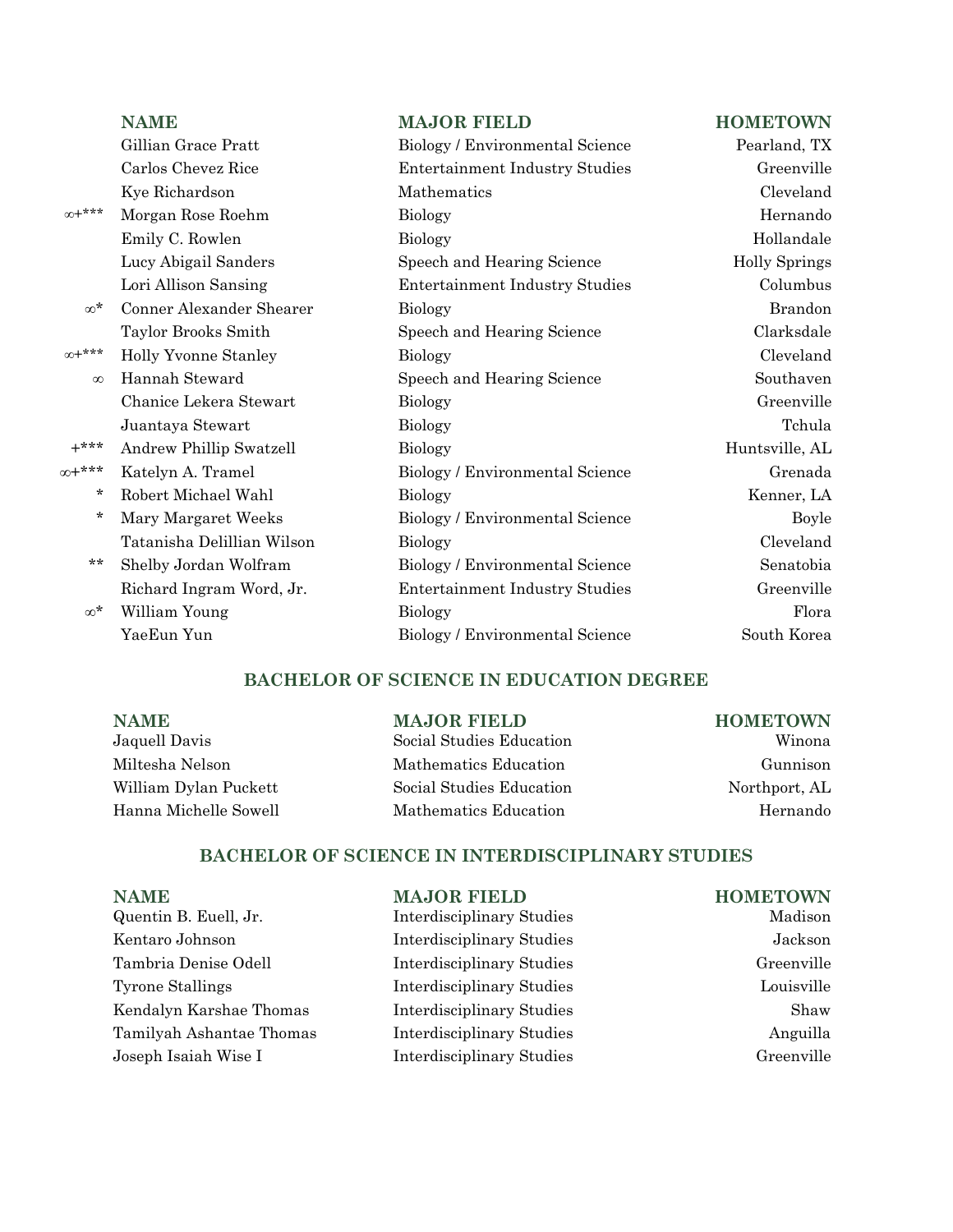# **BACHELOR OF SCIENCE IN SOCIAL JUSTICE AND CRIMINOLOGY DEGREE**

Sheterricka Danyel Anthony I Social Justice and Criminology Benton Johnathan Boyd Social Justice and Criminology Lilburn, GA Alex Rayshun Cox, Jr. Social Justice and Criminology Cleveland Kerston Gemmya Grayson Social Justice and Criminology Dolton, IL \* Adrian Hill Social Justice and Criminology Hoover, AL

Shelby Janae Richardson Social Justice and Criminology Cleveland

\* William Hunter Thompson Social Justice and Criminology Cleveland Tearra Sharonnica Williams Social Justice and Criminology Cleveland

# **NAME MAJOR FIELD HOMETOWN**

### **BACHELOR OF SOCIAL WORK DEGREE**

|         | <b>NAME</b>               | <b>MAJOR FIELD</b> | <b>HOMETOWN</b> |
|---------|---------------------------|--------------------|-----------------|
|         | Shavondria Bell           | Social Work        | Mound Bayou     |
| $\star$ | Tierra Danshaye Brown     | Social Work        | Cleveland       |
|         | Meshaliyouna Shavon Curry | Social Work        | Mound Bayou     |
|         | Itedrianna Chyanne Goston | Social Work        | Cleveland       |
|         | Keyonna Hilliard          | Social Work        | Oxford          |
|         | Ja'Quoria Monika Jones    | Social Work        | Greenville      |
|         | Heather Kimberly Keel     | Social Work        | Pearl           |
|         | Summer Knight             | Social Work        | Shaw            |
|         | Jusilynn A. Mark          | Social Work        | Cleveland       |
| ***     | Mary Ann O'Kennedy        | Social Work        | Ireland         |
| $\ast$  | Yarnell Monique Page      | Social Work        | Hollandale      |
|         | Phiandrea Pruitt          | Social Work        | Memphis, TN     |
|         | Keiunna Raggs             | Social Work        | Greenville      |
|         | Myia Manaye Rice          | Social Work        | Shaw            |
| ***     | Hannah Elizabeth Smith    | Social Work        | Isola           |
|         | Skyla Keyuara Watson      | Social Work        | Tutwiler        |
|         | Danesha Lashay White      | Social Work        | Ruleville       |
|         | DaviBreeshia K. Williams  | Social Work        | Winstonville    |
|         | Elizabeth Sullivan Wright | Social Work        | Charleston      |
|         |                           |                    |                 |

# **BACHELOR OF UNIVERSITY STUDIES DEGREE**

| <b>NAME</b>              | <b>MAJOR FIELD</b> | <b>HOMETOWN</b> |
|--------------------------|--------------------|-----------------|
| Mary Key Britt           | University Studies | Greenwood       |
| Valencia Regina Brown    | University Studies | Cleveland       |
| Caleb Lee Chambers       | University Studies | Greenville      |
| Jacqueline Ervin Correll | University Studies | Greenville      |
| Zarrius Harrington       | University Studies | Clarksdale      |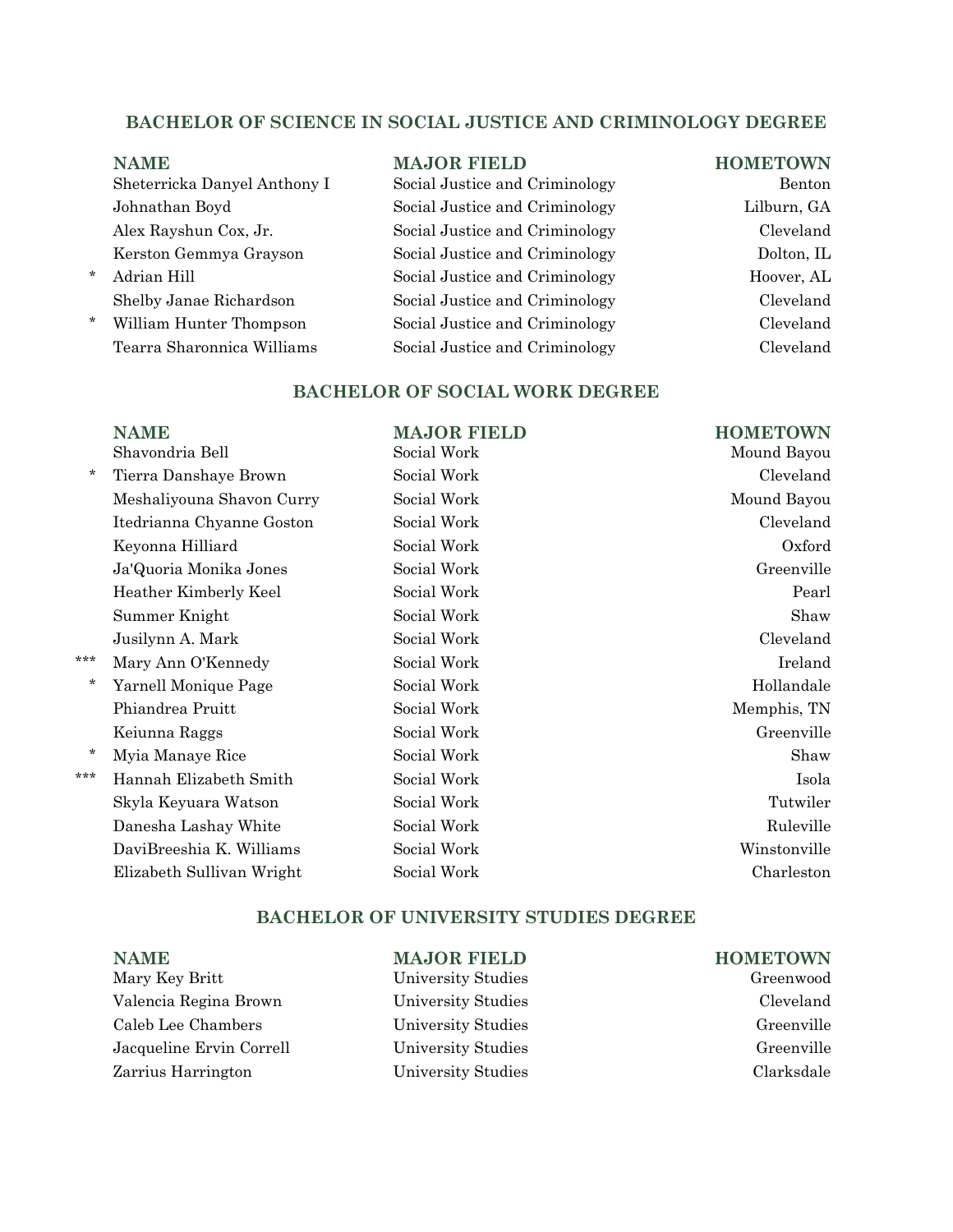**NAME MAJOR FIELD HOMETOWN** Breanna Lee Hawkins University Studies Greenville Sherron Henry-Maxwell University Studies Cleveland Brandon Macfarland Morgan University Studies Clinton Rose Marie Scott Harts Pegues University Studies Versailles, KY Quinton Dalain Wilson University Studies Indianola

# **COLLEGE OF BUSINESS AND AVIATION**

# **BACHELOR OF APPLIED SCIENCE DEGREE**

**NAME MAJOR FIELD HOMETOWN**<br>**Erica Carolyne Keller Business Administration Greenville** 

Business Administration

### **BACHELOR OF BUSINESS ADMINISTRATION DEGREE**

|          | <b>NAME</b>                | <b>MAJOR FIELD</b>                  | <b>HOMETOWN</b>    |
|----------|----------------------------|-------------------------------------|--------------------|
| ***      | Kira Nicole Adams          | Management                          | Senatobia          |
|          | Colby Reid Alderman        | <b>Computer Information Systems</b> | Greenville         |
|          | <b>Bridget Nicole Amos</b> | <b>General Business</b>             | Tarpon Springs, FL |
|          | Joshua Brandon Armond      | Management                          | Chalmette, LA      |
|          | Cecil Lee Barnett          | Management                          | Cleveland          |
| $***$    | Javia M. Brown             | Accountancy                         | Greenville         |
|          | Cooper Brune               | Marketing                           | Ocean Springs      |
| $^\star$ | Madelyn Elizabeth Byrd     | Marketing                           | Slidell, LA        |
|          | Landon Lee Carner          | <b>General Business</b>             | Birmingham, AL     |
|          | Melva Nancy Carpenter      | Management                          | Greenville         |
|          | Christopher Devon Clanton  | Finance                             | Canton             |
|          | Salma Cordero              | Marketing                           | Merigold           |
| $\ast$   | Aaron Thomas Darby         | <b>General Business</b>             | Hernando           |
|          | Katherine Victoria DuBard  | Marketing                           | Carrollton         |
|          | Brownley Francois Eloi     | Accountancy                         | Haiti              |
|          | Malik A. Fulton            | Accountancy                         | Indianola          |
|          | Tyrell Goldsmith           | Finance                             | Hoover, AL         |
| $\infty$ | Ashleigh Brooke Harris     | <b>General Business</b>             | Ruleville          |
|          | Elizabeth Danyale Havens   | Marketing                           | Yazoo City         |
|          | Richard Walker Holcomb     | Accountancy                         | Rolling Fork       |
|          | Jasmine Janay Holloway     | Accountancy                         | Sontag             |
|          | Elnora D'sharvae Hudson    | <b>General Business</b>             | Rosedale           |
|          | Angelica Johnson           | <b>General Business</b>             | Greenville         |
|          | Takoyria Shanece Johnson   | Accountancy                         | Cleveland          |
| $^\star$ | Benjamin Patrick Kelly     | <b>Computer Information Systems</b> | Nashville, TN      |
|          | JaKayla Nicole Kuykendall  | Accountancy                         | Grenada            |
| $^\star$ | Nicky Verou Peterson Leger | Accountancy                         | Haiti              |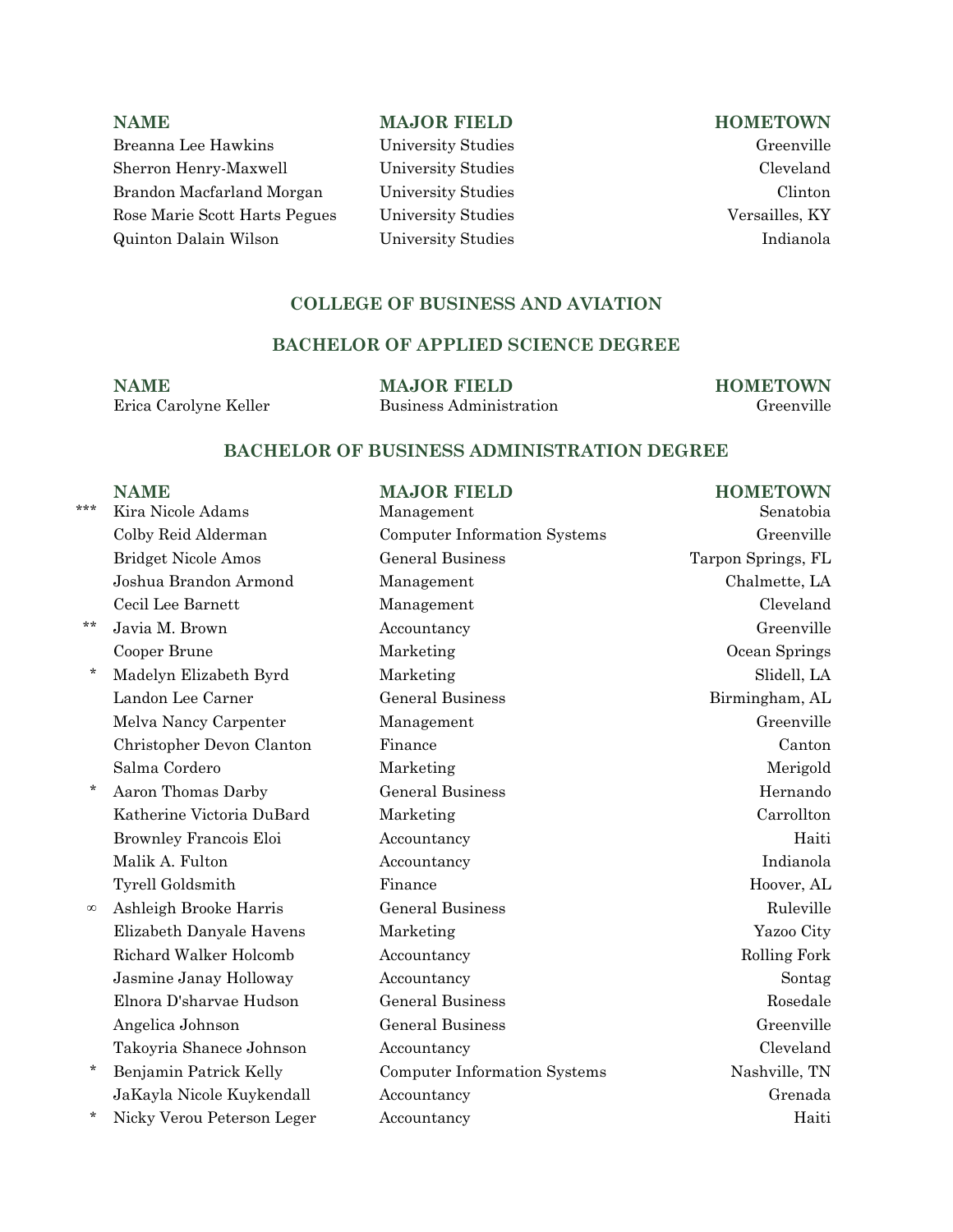|        | <b>NAME</b>                | <b>MAJOR FIELD</b>                           | <b>HOMETOWN</b>  |
|--------|----------------------------|----------------------------------------------|------------------|
|        | Kiranmai Madadi            | <b>Computer Information Systems</b>          | India            |
|        | Kristopher Ryan Martin     | <b>General Business</b>                      | Pensacola, FL    |
| $+***$ | Synethia Mathews           | Computer Information Systems / Marketing     | West Point       |
| $+***$ | <b>Addison Marie Mills</b> | Accountancy                                  | Oxford           |
|        | Gabriela Noguez-Paez       | General Business / Management                | Cleveland        |
|        | David Mitchell Norquist    | Marketing                                    | Cleveland        |
|        | Caitlin Elexa Norris       | Management                                   | Olive Branch     |
|        | Christian Hamilton Oakes I | Finance                                      | Vicksburg        |
|        | Blanca Osorio Lloret       | Management                                   | Spain            |
|        | Jerry Curtis Pate, Jr.     | <b>General Business</b>                      | Indianola        |
|        | Dixitkumar S. Patel        | Computer Information Systems                 | Indianola        |
|        | Hallee Elizabeth Pinkerton | Marketing                                    | Cleveland        |
|        | Matthew Wyatt Pratt        | Management                                   | Sikeston, MO     |
| ***    | Kinsey Lejorja Profice     | <b>General Business</b>                      | Starkville       |
|        | Chad Edward Ragland        | Healthcare Administration                    | Jacksonville, FL |
| $\ast$ | Savio Bretas Ragonesi      | Marketing / Management                       | <b>Brazil</b>    |
|        | Tavoris Dion Roach, Jr.    | <b>General Business</b>                      | Greenwood        |
|        | Leah Sabrina Shorty        | Management                                   | Como             |
| ***    | Cayce Smith                | Marketing                                    | Guntown          |
| $\ast$ | Madeline Fair Tonos        | <b>General Business</b>                      | Cleveland        |
| $\ast$ | Mikhayla Aleethia Vaughn   | <b>General Business</b>                      | Kosciusko        |
|        | Kelby Logan Ware           | Finance                                      | Greenville       |
|        | Dalton Ryan Whitt          | <b>General Business</b>                      | Greenville       |
|        | Joshua Cole Wicker         | Management                                   | Hollandale       |
|        | Jala Asali Willis          | Healthcare Administration / General Business | Greenwood        |

# **BACHELOR OF COMMERCIAL AVIATION DEGREE**

|              | <b>NAME</b>              | <b>MAJOR FIELD</b>         | <b>HOMETOWN</b>  |
|--------------|--------------------------|----------------------------|------------------|
| $\star$      | John Selby Adams         | <b>Flight Operations</b>   | Benton           |
|              | Evan Micheal Anthony     | <b>Aviation Management</b> | Kokomo           |
|              | Jacob Greer Brock        | <b>Aviation Management</b> | Asheville, NC    |
| ***          | William Gabriel Entrekin | <b>Flight Operations</b>   | Lumberton        |
|              | Benjamin Brayden Hicks   | <b>Flight Operations</b>   | Collierville, TN |
|              | Akia L. Israel           | <b>Aviation Management</b> | Clinton          |
| $+***$       | Natalie Rose Jeffries    | <b>Flight Operations</b>   | Olive Branch     |
|              | Ashlynn Alexis Jennings  | <b>Aviation Management</b> | Bay St. Louis    |
| $\infty$ *** | John Coleman Kennedy     | <b>Flight Operations</b>   | Starkville       |
| $x^{***}$    | Clea D. Lauderdale       | <b>Flight Operations</b>   | Hernando         |
|              |                          |                            |                  |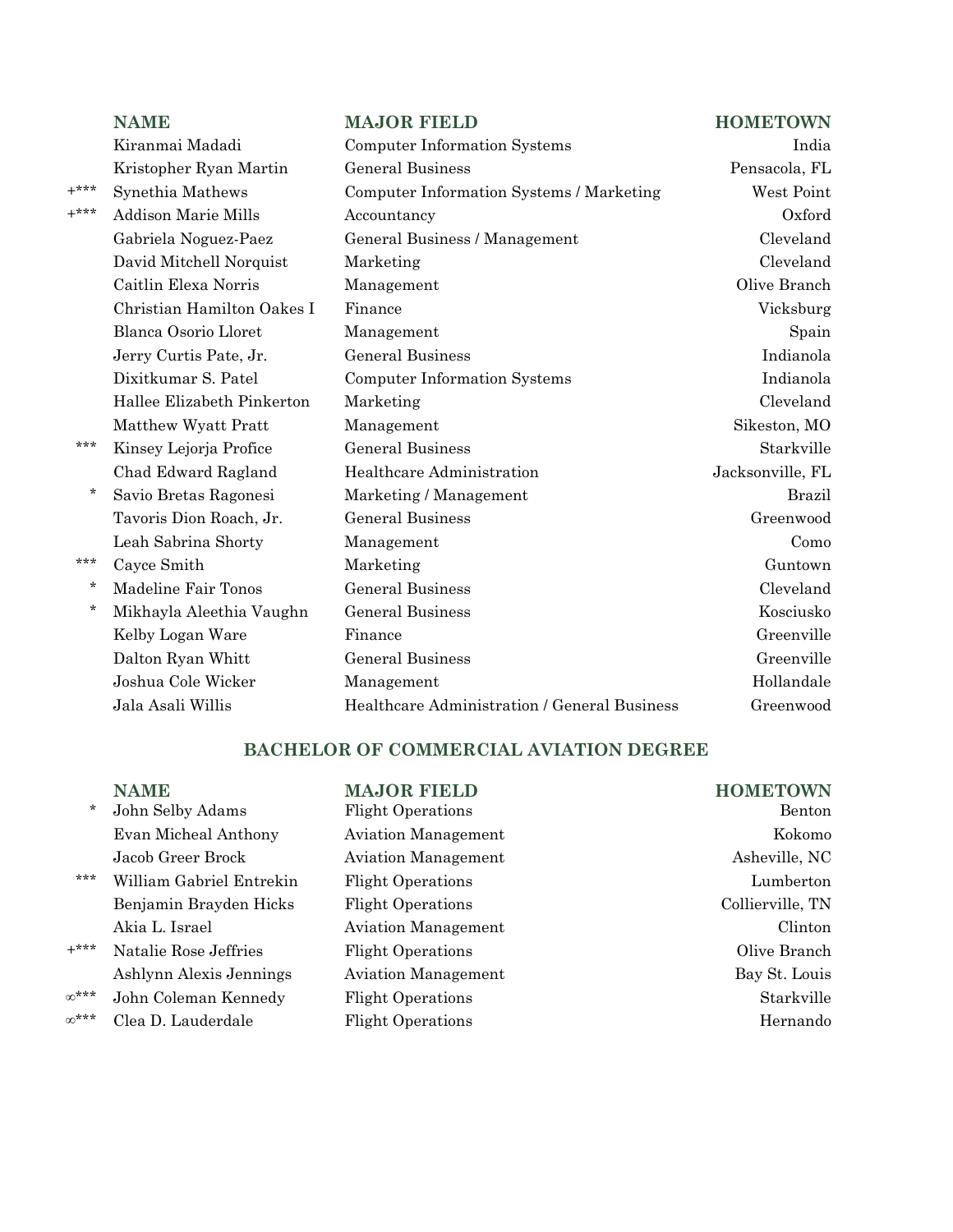|         | <b>NAME</b>               | <b>MAJOR FIELD</b>         | <b>HOMETOWN</b>      |
|---------|---------------------------|----------------------------|----------------------|
| ***     | Megan Marie Lindsey       | <b>Flight Operations</b>   | Nesbit               |
|         | Bryce Hayden Nelson I     | <b>Flight Operations</b>   | Keiser, AR           |
|         | Elijah Amir O'Neal        | <b>Aviation Management</b> | Laurel Springs, NJ   |
| ***     | Joshua Diamond Patterson  | <b>Flight Operations</b>   | Gulfport             |
| ***     | Joseph Simpson            | <b>Flight Operations</b>   | Canton               |
|         | James Wilson Summerlin II | <b>Aviation Management</b> | <b>Holly Springs</b> |
|         | Jordan Diaz Taylor        | <b>Aviation Management</b> | Southaven            |
| ***     | Andrew Dean Tilley        | <b>Flight Operations</b>   | Newburgh, ME         |
| $\star$ | Dalton Gregory Turner     | <b>Flight Operations</b>   | Guntown              |
|         | Dylan J. White            | <b>Flight Operations</b>   | Meridian             |
|         |                           |                            |                      |

# **COLLEGE OF EDUCATION AND HUMAN SCIENCES**

# **BACHELOR OF ARTS DEGREE**

|        | <b>NAME</b>              | <b>MAJOR FIELD</b> | <b>HOMETOWN</b> |
|--------|--------------------------|--------------------|-----------------|
| $\ast$ | Jalen Nikiyah Burns      | Psychology         | Shaw            |
|        | Leslie Cole              | Psychology         | Boyle           |
|        | Aerianna Franklin        | Psychology         | Clarksdale      |
|        | Jada Careese Gear        | Psychology         | Greenville      |
| $+***$ | Sarah Elizabeth Hardy    | Psychology         | Cleveland       |
| $***$  | Myriam Isabelle Larsen   | Psychology         | Haiti           |
|        | Viktor Ingi Matthiasson  | Psychology         | Iceland         |
| $+***$ | Shelby G. Moorman        | Psychology         | Scobey          |
| ***    | Peyton McKenzie Osborn   | Psychology         | Northport, AL   |
|        | Savanna Leigh Rhodes     | Psychology         | Janesville, WI  |
|        | Treymarius Roberson      | Psychology         | Semmes, AL      |
|        | Abigail Elizabeth Sevier | Psychology         | Lena            |
|        | <b>Emmanuel Williams</b> | Psychology         | Brookhaven      |
|        |                          |                    |                 |

# **BACHELOR OF SCIENCE DEGREE**

## **NAME MAJOR FIELD HOMETOWN**

| Jawone Blankenship       | Health, Physical Education and Recreation | Pensacola, FL   |
|--------------------------|-------------------------------------------|-----------------|
| Airen Rayshaun Brooks    | Health, Physical Education and Recreation | Phenix City, AL |
| Warren Jamal Byrd        | Health, Physical Education and Recreation | Tunica          |
| Lakambia Janae Claiborne | Health, Physical Education and Recreation | Greenwood       |
| Kyria Shalise Cooper     | Family and Consumer Sciences              | Greenwood       |
| Elijah O'Neal Daniel     | Family and Consumer Sciences              | Tupelo          |
| Camryn Davis             | Health, Physical Education and Recreation | Monticello      |
| Joshua Rashun Davis      | Family and Consumer Sciences              | Horn Lake       |
|                          |                                           |                 |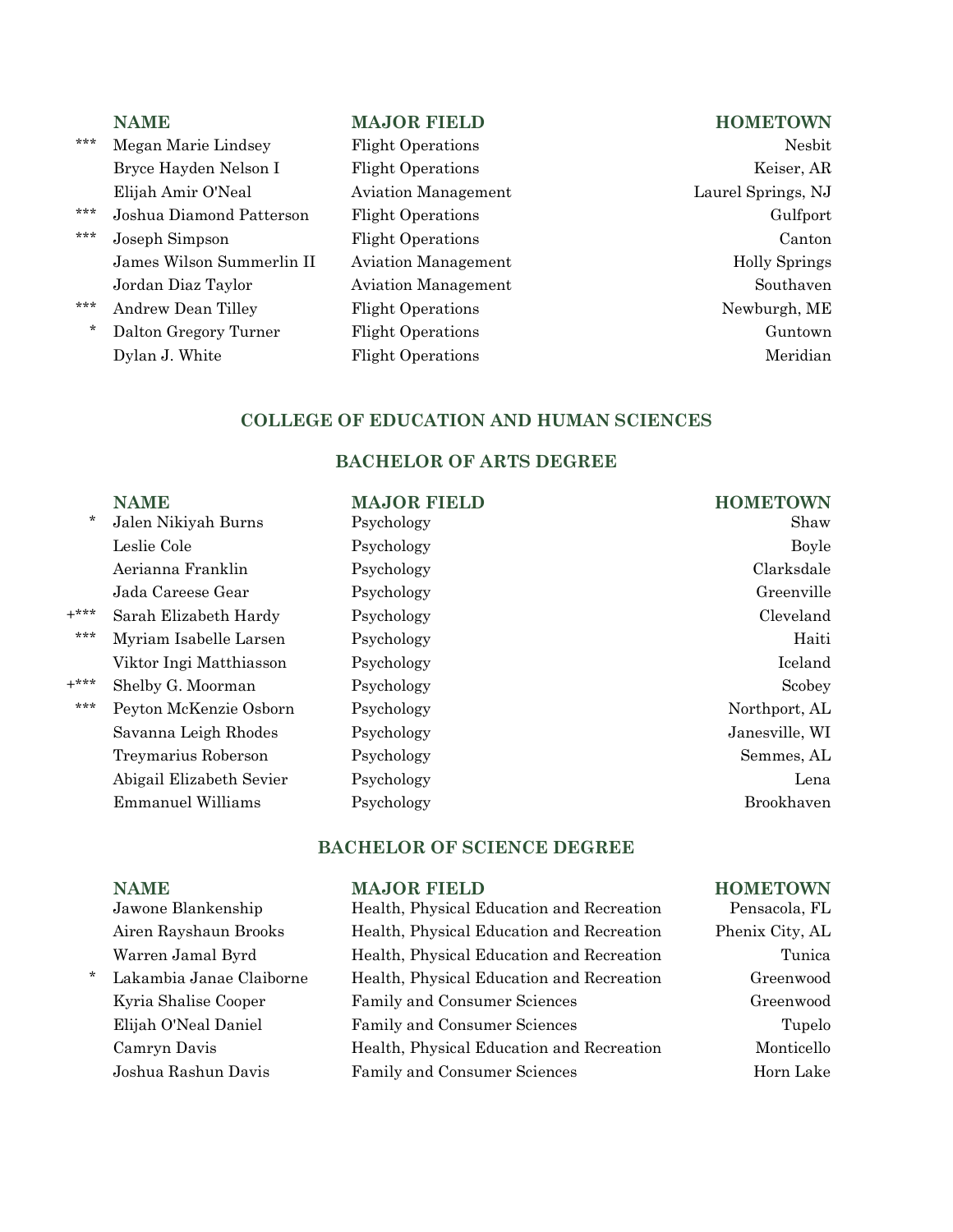- 
- 
- 
- 
- 

# **NAME MAJOR FIELD HOMETOWN**

|              | Kadeeja A. Davis             | Family and Consumer Sciences              | Newton            |
|--------------|------------------------------|-------------------------------------------|-------------------|
|              | James Kade Dees              | Health, Physical Education and Recreation | Madison           |
|              | Amber Monisha Dillard        | Family and Consumer Sciences              | Cleveland         |
|              | William Robert Evans         | Health, Physical Education and Recreation | Boynton Beach, FL |
|              | Shequita Grady               | Health, Physical Education and Recreation | McComb            |
| $***$        | Katelyn Anne Hayman          | Health, Physical Education and Recreation | Clinton           |
|              | Tanner Morgan Hunter         | Health, Physical Education and Recreation | Cleveland         |
| ***          | Madison Emily Lavoie         | Health, Physical Education and Recreation | Canada            |
|              | Ieysha Iyanna Mays           | Health, Physical Education and Recreation | Mound Bayou       |
|              | Z'mari L. Minter-Muhmmad     | Health, Physical Education and Recreation | Cleveland         |
| $\star\star$ | Damon Deval Moore            | Health, Physical Education and Recreation | Birmingham, AL    |
| $\star$      | William Burgess Myers        | Health, Physical Education and Recreation | Brentwood, TN     |
|              | Verity Anne Poglayen         | Family and Consumer Sciences              | Lake Villa, IL    |
|              | Mia Angelique Ramirez        | Health, Physical Education and Recreation | Torrance, CA      |
| $\ast$       | Patrick O'Neal Shegog        | Health, Physical Education and Recreation | Batesville        |
|              | Alanna Naomi Smith           | Health, Physical Education and Recreation | Picayune          |
|              | Sir'vares Jy'Waun Snow       | Health, Physical Education and Recreation | Newton            |
| $***$        | Jamoniy Maquez Spires        | Health, Physical Education and Recreation | Yazoo City        |
|              | Frank H. Thompson II         | Health, Physical Education and Recreation | Greenwood         |
|              | Tom Toulson                  | Health, Physical Education and Recreation | England           |
|              | Anna Sledge Tucker           | Family and Consumer Sciences              | Madison           |
|              | Dimitri Xavier Tyler         | Family and Consumer Sciences              | Richland          |
|              | Kniya Latrice Wallace        | Family and Consumer Sciences              | Edwards           |
|              | Jaylan Ke'Shawn Wilson       | Health, Physical Education and Recreation | Pass Christian    |
|              | Danielle Yates               | Family and Consumer Sciences              | Robinsonville     |
|              | Landon Michael-David Zizmann | Health, Physical Education and Recreation | Sarah             |

# **BACHELOR OF SCIENCE IN EDUCATION DEGREE**

| $\ast$  | <b>NAME</b><br>Stacy Barber | <b>MAJOR FIELD</b><br><b>Elementary Education</b> | <b>HOMETOWN</b><br>Florence |
|---------|-----------------------------|---------------------------------------------------|-----------------------------|
| ***     | Emily Suzanne Byrd          | <b>Elementary Education</b>                       | Pearl                       |
|         | Hunter Lee Cantrell         | Health, Physical Education and Recreation         | Jefferson, GA               |
| ***     | Karlie Grace Carpenter      | <b>Elementary Education</b>                       | Dumas                       |
| $\ast$  | Myles Anthony Christian     | Health, Physical Education and Recreation         | Olive Branch                |
| $\star$ | Demi Grace Deweese          | <b>Elementary Education</b>                       | Madison                     |
| ***     | Remi Emeriau                | Health, Physical Education and Recreation         | France                      |
| $\ast$  | Cassidy Lynn Fitch          | Elementary Education                              | Hernando                    |
|         | Alexis Mckensie Grantham    | <b>Elementary Education</b>                       | Canton                      |
|         | Rachael Christine Gray      | <b>Elementary Education</b>                       | <b>Brandon</b>              |
|         | Maithe Johana Leon Pulido   | <b>Elementary Education</b>                       | Colombia                    |
|         |                             |                                                   |                             |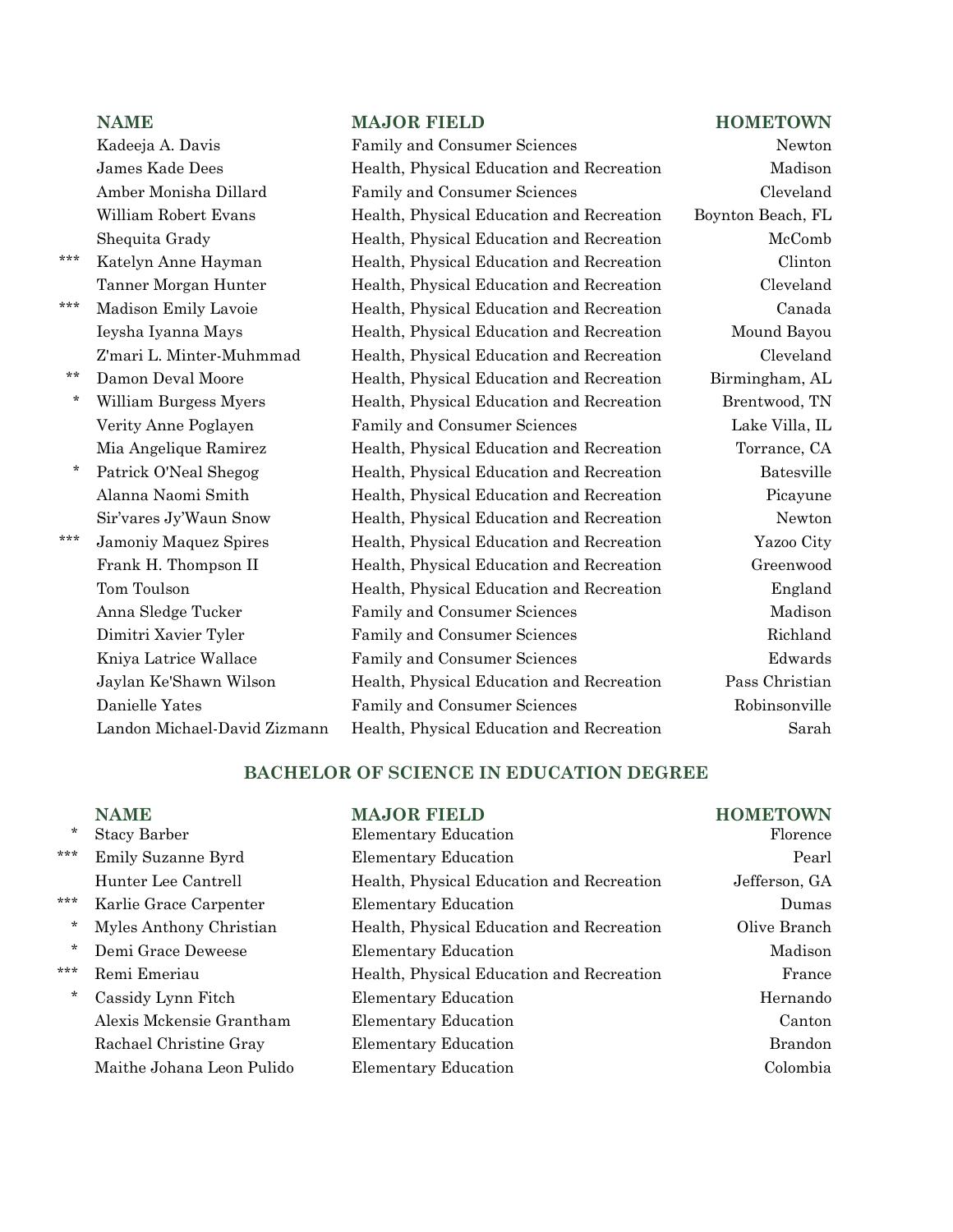| ***     | Tracy Milton            |
|---------|-------------------------|
|         | Sarah Edna Papisan      |
|         | Griselda Ramirez        |
| ***     | Hannah G. Reeves        |
| $\star$ | Jennifer Dawn Rich      |
| $* * *$ | Bailey Brooke Runnels   |
| $\star$ | Carolyn Windham Spencer |
|         | Sharon Darlene Thomas   |
| ***     | Haley Brooke Williamson |
| $\star$ | James Adkins Word       |
|         | Tonda Yvette Wright     |

# **NAME MAJOR FIELD HOMETOWN**

\*\* Transfer Education Clarksdale Elementary Education Pearl Elementary Education Coldwater \*\* Elementary Education Brandon \* Elementary Education Cleveland +\*\*\* Bailey Brooke Runnels Elementary Education Cleveland \* Elementary Education Pattison Elementary Education Jackson \*\* Elementary Education Richland Health, Physical Education and Recreation Cleveland Elementary Education Greenville

### **SCHOOL OF NURSING**

# **BACHELOR OF SCIENCE IN NURSING**

| <b>NAME</b>               | <b>MAJOR FIELD</b> | <b>HOMETOWN</b> |
|---------------------------|--------------------|-----------------|
| Destiny Grace Hartfield   | Nursing            | Hattiesburg     |
| Caroline Savannah Hickman | Nursing            | Picayune        |
| Ming-Wei Huang            | Nursing            | Hazlehurst      |
| Brittany Alayne Johnson   | Nursing            | Tylertown       |
| Roxanne Jones             | Nursing            | New Orleans, LA |
| Karla James Mancil        | Nursing            | Richland        |
| Alicia McBride            | Nursing            | Columbus        |
| Kaley McMillan            | Nursing            | Philadelphia    |
| Caleb Micheal Pervel      | Nursing            | Carriere        |
| Ashton Nichole Ridings    | Nursing            | Hernando        |
| Kimberly Robinson         | Nursing            | Moorhead        |
| Amanda Kelsey Sullivan    | Nursing            | Florence        |
| Donyita Verietta Williams | Nursing            | Laurel          |
| Taryn Jean Wood           | Nursing            | Pontotoc        |
|                           |                    |                 |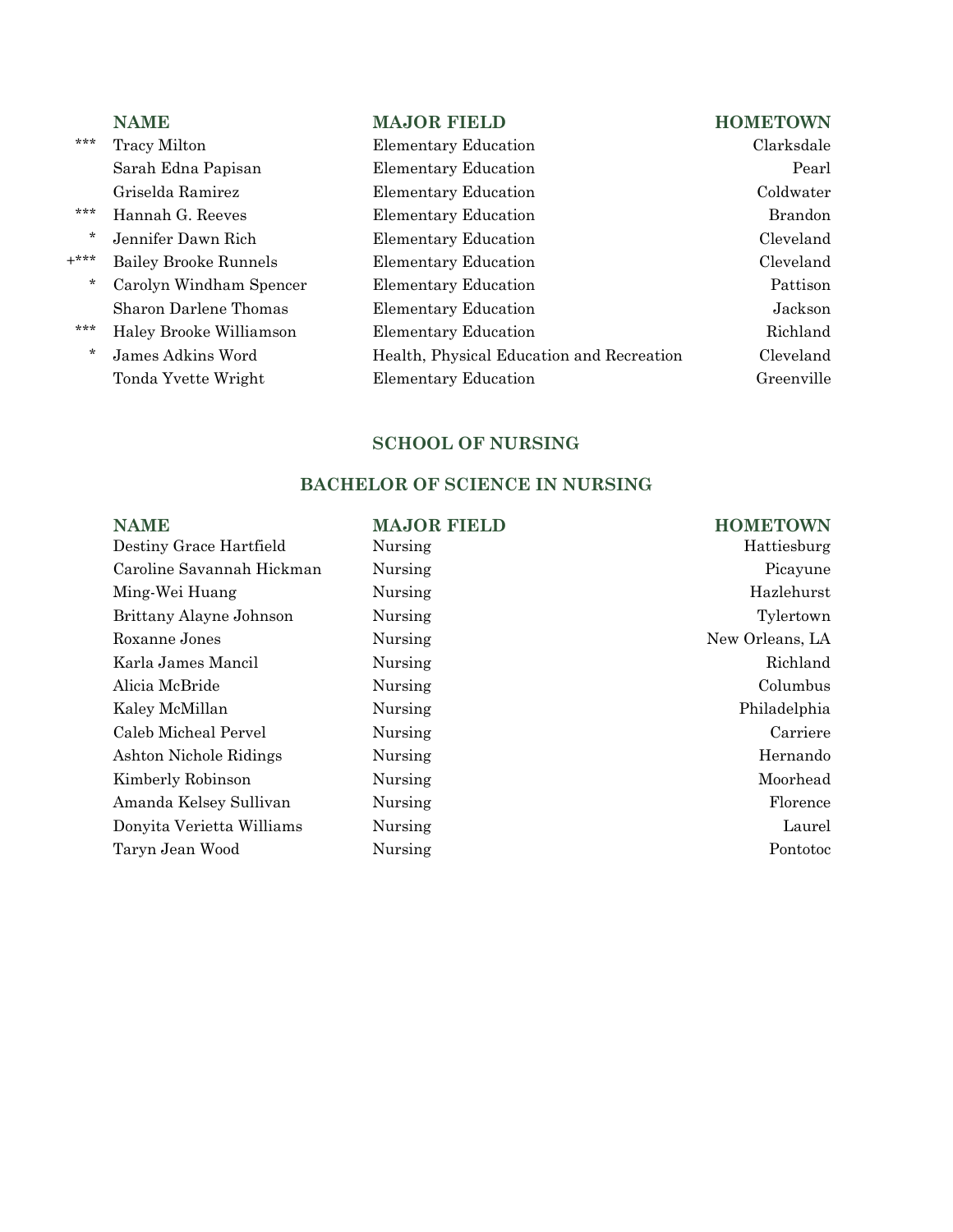# **COMMENCEMENT ETIQUETTE**

Commencement is both a joyous and solemn event for a student and their family. By tradition, the Commencement ceremony is a formal occasion honoring the academic achievement of graduating students. To help preserve the decorum of the event, it is requested that guests exercise etiquette appropriate to the occasion. We ask that you please observe the following:

During the ceremony:

- Cell phones are to be turned off or switched to the silent operating mode.
- Be respectful. Please express your excitement in ways that will not prevent others from enjoying the ceremony or hearing names of graduates when announced.
- Please hold all applause until all graduates' names have been read. This will allow other families and guests to hear their graduate's name.
- Out of courtesy and respect of graduating students and speakers, please remain in your seat during the ceremony. This will allow the ceremony to flow smoothly and reduce distractions and disturbances to other audience members.
- At the conclusion of the ceremony, please remain at your seat until all faculty and students have exited the auditorium.

Delta State University is proud of our student's accomplishments and success. We appreciate your cooperation celebrating a major milestone in students and their family's lives. We want everyone to share and enjoy a memorable and dignified Commencement ceremony.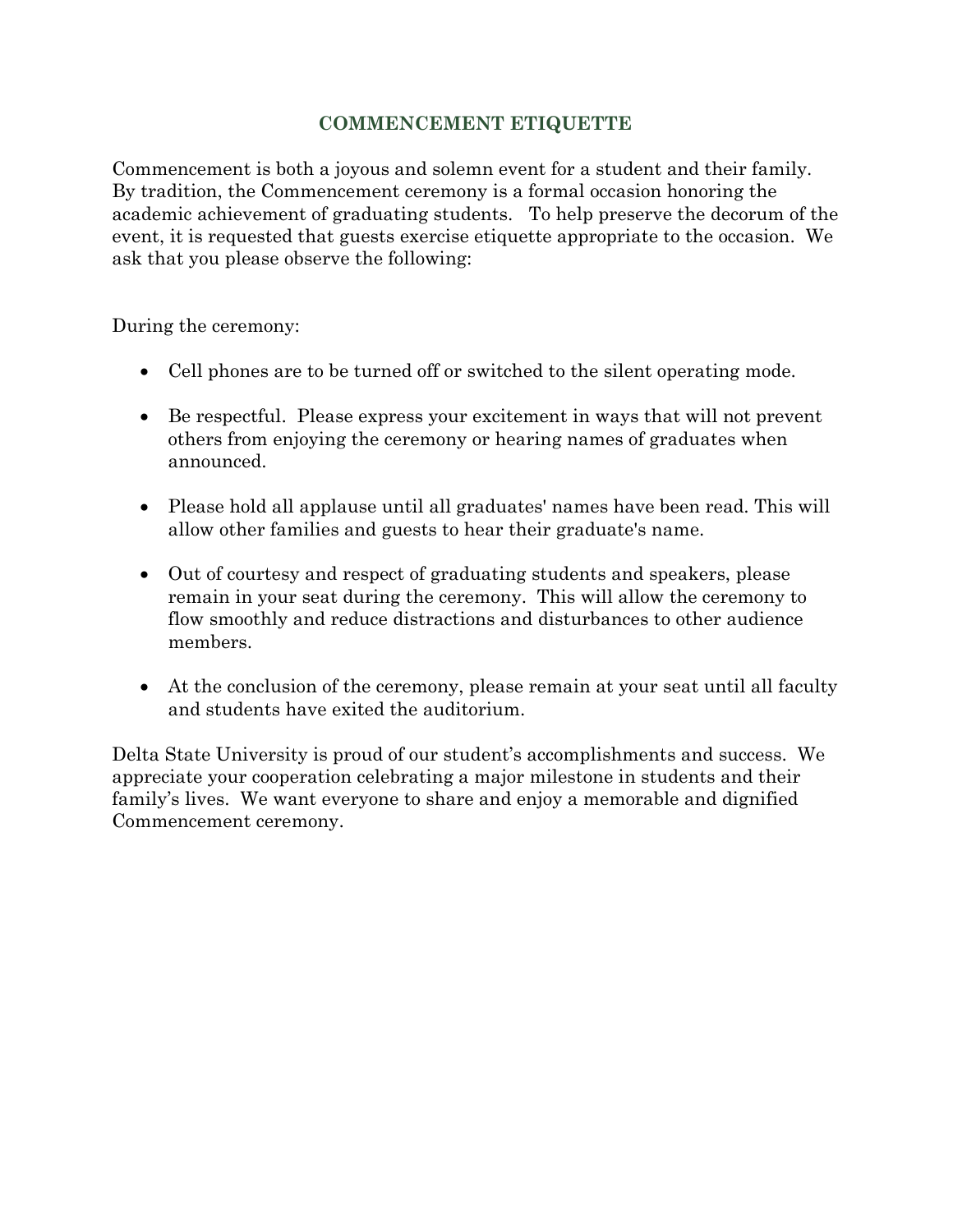### **SIGNIFICANCE OF ACADEMIC REGALIA FOR**

### **COLLEGES AND UNIVERSITIES**

Since the Middle Ages, a time-honored tradition of great dignity has been the wearing of academic apparel, which was a survival of still earlier civilian fashions. The academic gown, necessary for a scholar's warmth, and the hood to protect his tonsured head were apparently first regularly adopted in the thirteenth century at the University of Cambridge (1284). The University of Oxford was soon to follow. The custom was transplanted to this country in colonial times by King's College in New York, now Columbia University.

In 1895 American universities and colleges decided to standardize their academic styles and developed the intercollegiate code of academic costume, following primarily the Cambridge tradition. The characteristic elements of academic regalia are three: gown, cap, and hood.

The *gown* is usually of black material (serge or worsted for bachelors, the same or silk for masters, and silk for doctors). The doctors' dress gowns of the chief British universities are scarlet. Bachelors' gowns have pointed sleeves; masters' have long, closed sleeves, with lunettes at the bottom and slits at the elbows from which the arms protrude; and doctors' have wide, round, open sleeves. Doctors' gowns are faced with panels of velvet down the front and three bars of velvet across each sleeve.

The *cap*, the square mortar-board in American universities but a round, soft, flat, velvet hat in British, Canadian, and some European universities, bears a tassel that may be black for all ranks and degrees, or may be of gold thread or the color of the degree for doctors and the color of the degree for bachelors and masters. The doctors' cap may be of velvet.

The *hood*, worn around the neck so as to hang down the back, is the principal emblem of the nature and source of the degree and may be worn only after the degree has been granted. Bachelors' hoods are three feet long; masters' are three and one-half feet; and doctors' hoods have wide panels at the sides. The color edging the hood defines the nature of the degree while the lining of silk bears the colors of the institution that granted the degree.

The degree colors are appropriate to the category of the degree rather than to the scholar's major subject. For example, the appropriate color for degrees in Arts and Letters (B.A., M.A., B.Litt.) is *white*; in Commerce, *drab*; in Education, *light blue*; in Engineering, *orange*; in Fine Arts, *brown*; in Humanities, *crimson*; in Laws, *purple*; in Library Science, *lemon*; in Medicine, *green*; in Music, *pink*; in Pharmacy, *olive*; in Philosophy (Ph.D.), *dark blue*; in Physical Education, *sage*; in Science, *golden yellow*; in Theology, *scarlet*. These colors are used for the edging of all hoods and may be used for the velvet facing and sleeve bars of doctors' gowns and for the tassels on bachelors' and masters' caps.

The *institutional colors* with which the hoods are lined indicate the university or college granting the degree. Among those hoods you will see worn by Delta State's faculty are those from Alabama, crimson and white; Arkansas, red and white; Central Missouri, red, white, and black; Columbia, light blue with white chevron; Duke, royal blue with white chevron; Emory, navy blue and gold; Florida, orange and blue; Indiana, crimson with white chevron; Louisiana State, purple with old gold; Michigan, maize and light blue; Mississippi, red with blue chevron; Mississippi State, maroon and white; Missouri, old gold and black; Southern Mississippi, gold and black; Tennessee, white with orange chevron; Texas, white above orange; Tulane, green and white; and Virginia, navy blue with orange.

The colors of Delta State University are green and white, adopted in the fall of 1925, the first quarter after opening, by the faculty and administration on the recommendation of an eight-member committee, including local residents William P. Moses and Doyle Garrett.